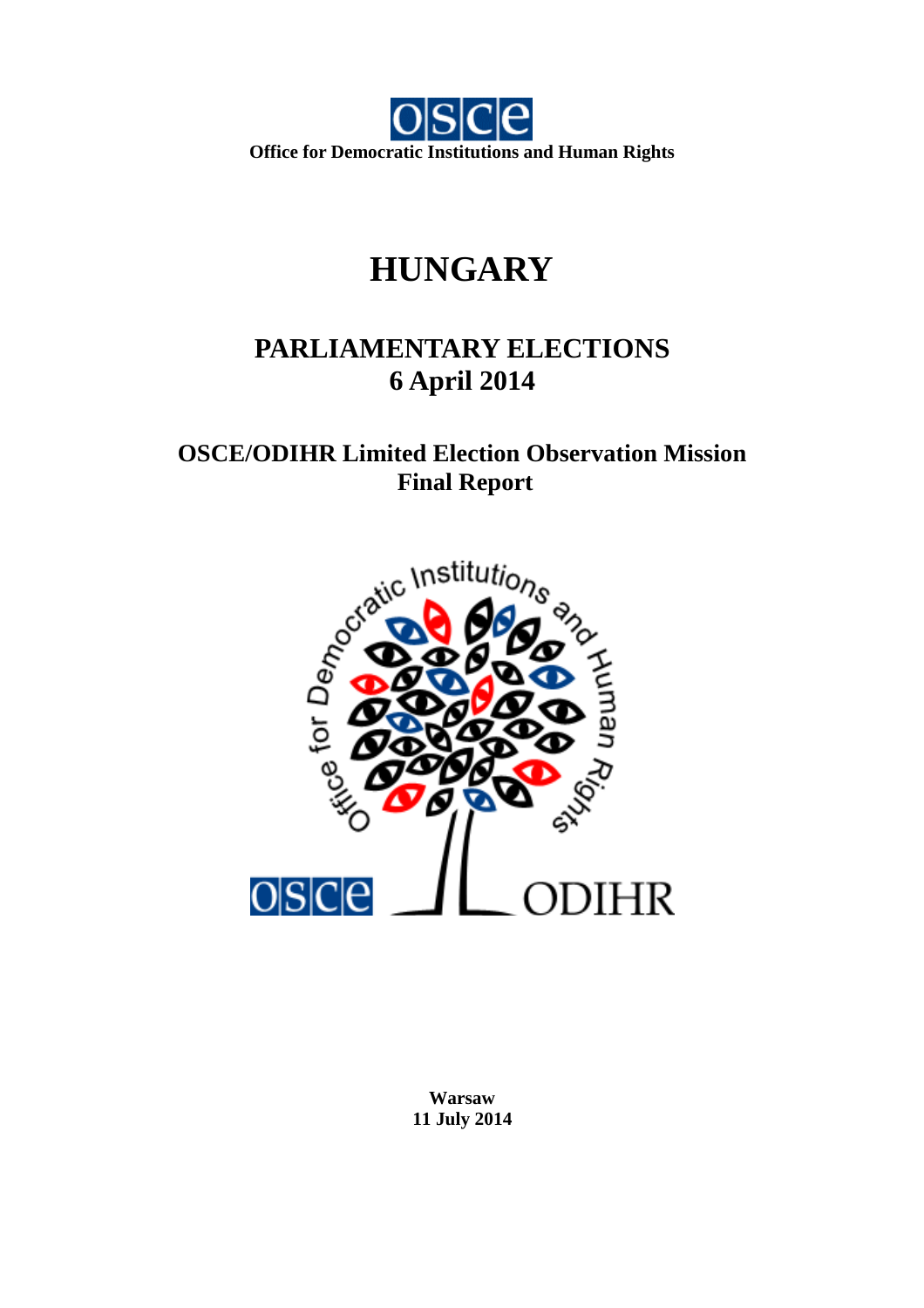# **TABLE OF CONTENTS**

| I.              |                                                              |  |
|-----------------|--------------------------------------------------------------|--|
| II.             |                                                              |  |
| Ш.              |                                                              |  |
| IV.             |                                                              |  |
| V.              |                                                              |  |
| VI.             |                                                              |  |
| VII.            |                                                              |  |
| VIII.           |                                                              |  |
| IX.             |                                                              |  |
| X.              |                                                              |  |
| XI.             |                                                              |  |
| A.<br><b>B.</b> | THE MEDIA ENVIRONMENT AND LEGAL FRAMEWORK FOR THE MEDIA 15   |  |
| XII.            |                                                              |  |
| XIII.           |                                                              |  |
| XIV.            |                                                              |  |
| XV.             |                                                              |  |
| XVI.            | <b>ELECTION DAY PROCEDURES AND ANNOUNCMENT OF RESULTS 23</b> |  |
| A.<br><b>B.</b> |                                                              |  |
| XVII.           |                                                              |  |
| A.<br><b>B.</b> |                                                              |  |
|                 |                                                              |  |
|                 |                                                              |  |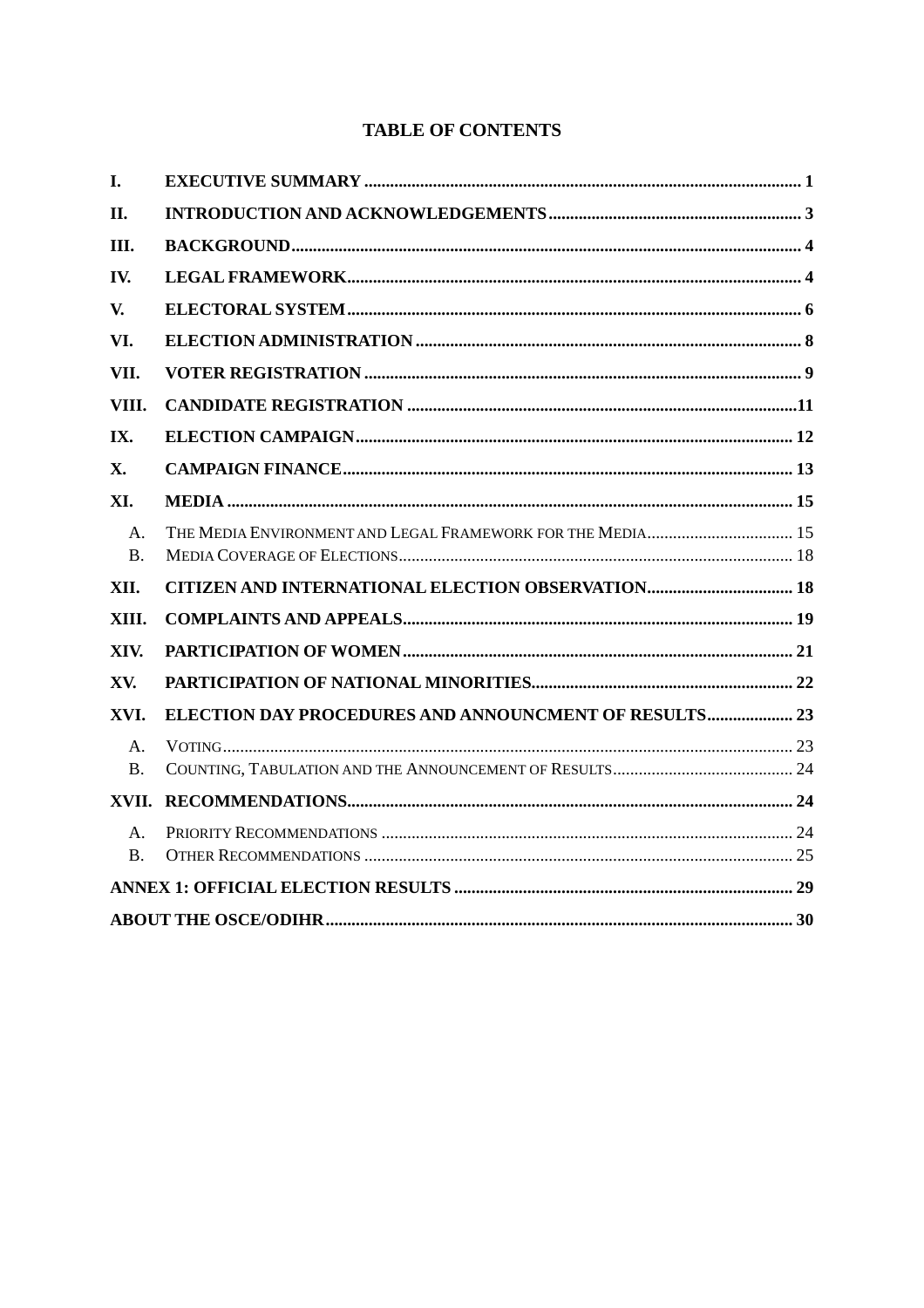# **HUNGARY PARLIAMENTARY ELECTIONS 6 April 2014**

# **OSCE/ODIHR Limited Election Observation Mission Final Report<sup>1</sup>**

# **I. EXECUTIVE SUMMARY**

 $\overline{a}$ 

Following an invitation from the Ministry for Foreign Affairs, the OSCE Office for Democratic Institutions and Human Rights (OSCE/ODIHR) deployed a Limited Election Observation Mission (LEOM) for the 6 April 2014 parliamentary elections. The OSCE/ODIHR LEOM assessed compliance of the electoral process against OSCE commitments and other international obligations for democratic elections, as well as national legislation. For election day, the OSCE/ODIHR LEOM joined efforts with an observer delegation from the OSCE Parliamentary Assembly.

The 6 April parliamentary elections were efficiently administered and offered voters a diverse choice following an inclusive candidate registration process. The main governing party enjoyed an undue advantage because of restrictive campaign regulations, biased media coverage and campaign activities that blurred the separation between political party and the State.

The legal framework for these elections was amended substantially in recent years. While some changes were positive, a number of key amendments negatively affected the electoral process, including the removal of important checks and balances. A new constitution and a large number of cardinal laws, including electoral legislation, were adopted using procedures that circumvented the requirement for public consultation. This undermined support for and confidence in the reform process.

The legal amendments reduced the number of parliamentary seats from 386 to 199, necessitating alterations to constituency boundaries. While the legal requirement to have constituencies of a more equitable size is positive, the need for a two-thirds parliamentary majority for redrawing boundaries may make it difficult to change them in the future. The delimitation process was criticized by several OSCE/ODIHR LEOM interlocutors and international organizations for lacking transparency, independence and consultation, and allegations of gerrymandering were widespread.

Significant elements of the electoral system were altered, including provisions for the surplus votes of winning candidates in each constituency to be transferred to parties participating in the national, proportional contest. This change itself resulted in an additional six seats being allocated to the alliance of *Fidesz*-Hungarian Civic Union (*Fidesz-Magyar Polgári Szövetség, Fidesz*) and the Christian-Democratic People's Party (*Kereszténydemokrata Néppárt*, KDNP).

The election administration functioned efficiently and met all electoral deadlines. However, in the current political context, the process of appointing the election administration resulted in many OSCE/ODIHR LEOM interlocutors expressing a lack of confidence in their impartiality. The limited voter education and late publication of guidelines on important electoral aspects was of concern given the large number of changes recently introduced in the electoral process.

The candidate registration process was inclusive. The NEC registered 18 party and joint party lists with a total of 1,607 candidates, including 378 women, for the 93 seats distributed through a nationwide proportional system. The Constituency Election Commissions registered 1,531

<sup>1</sup> The English version of this report is the only official document. An unofficial translation is available in Hungarian.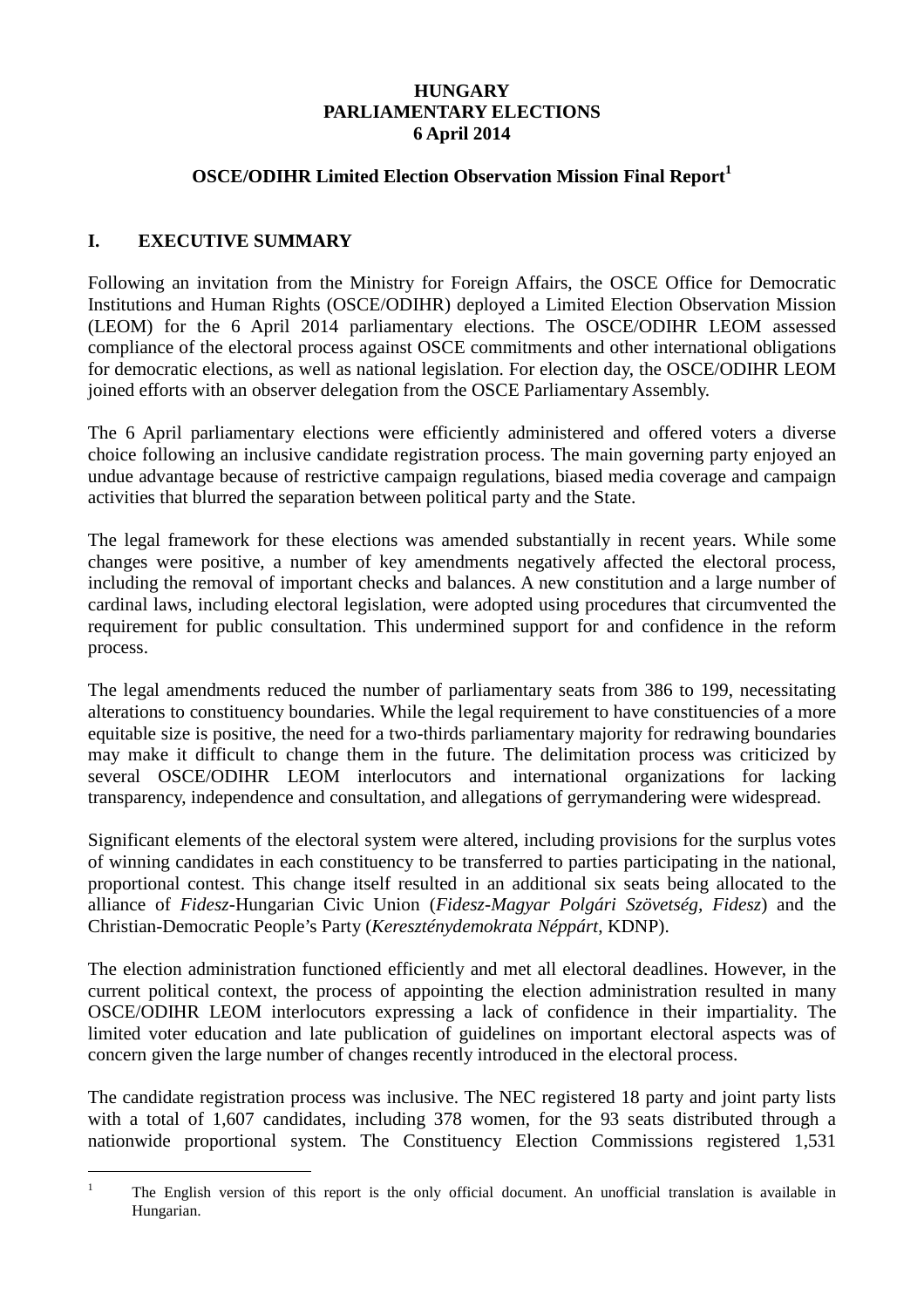candidates, including 384 women, for the 106 single-member constituencies elected through majoritarian contests.

Women's representation in the parliament remains at less than ten per cent. Women candidates received limited media coverage during the campaign, and most contestants did not specifically address issues of gender equality in their programmes. There are no legal requirements aimed at enhancing the participation of women in political life. Only two political parties have internal policies to promote women candidates.

Overall, OSCE/ODIHR LEOM interlocutors expressed confidence in the accuracy of the voter register, although some concerns were raised regarding the secrecy of the register of non-resident citizens abroad, which was not made public. The 2010 amendments to the Act on Hungarian Citizenship provided large numbers of Hungarians living abroad with the opportunity to obtain citizenship, while changes to the electoral law allowed citizens without a permanent residence in Hungary to vote. Different registration and voting procedures for voters abroad, which depended on whether they had permanent residence in Hungary, undermined the principle of equal suffrage and was perceived by a number of OSCE/ODIHR LEOM interlocutors as an attempt to differentiate voting rights on partisan grounds.

Special measures provided national minorities with the possibility to register for a separate minority voting process. By having to publicly register, and given that only one choice was available on the ballot for minority lists, their choice was limited and the secrecy of the vote was violated. As well, the measures did not appear to enhance their participation or visibility in the process.

The campaign was subdued overall and almost indiscernible in rural areas. The tone of the campaign was negative and dominated by allegations of corruption at the expense of discussion of substantive issues. The use of government advertisements that were almost identical to those of *Fidesz* contributed to an uneven playing field and did not fully respect the separation of party and State, as required in paragraph 5.4 of the 1990 OSCE Copenhagen Document.

While the introduction of new campaign finance legislation was a step forward, certain areas remain unregulated, including third-party campaigning. Financial incomes and expenditures of electoral contestants are not reported on or disclosed during the campaign. The legislation provides repayment regulations for individual candidates that receive public funds, but not for political parties. Collectively, this limited the transparency and accountability of the process.

Formally, numerous electronic and print media outlets provide for media diversity. Increasing ownership of media outlets by businesspeople directly or allegedly indirectly associated with *Fidesz* and the allocation of state advertising to certain media undermined the pluralism of the media market and heightened self-censorship among journalists. The limited amount of free airtime for candidates and absence of paid political advertisement on nationwide commercial television impeded electoral contestants' access to campaign via the media, at odds with paragraph 7.8 of the 1990 OSCE Copenhagen Document.

Furthermore, a lack of political balance within the Media Council combined with unclear legal provisions on balanced coverage created uncertainty for media outlets. The public service broadcaster followed its legal obligation to allocate free airtime to contesting parties, albeit with limited impact. The OSCE/ODIHR media monitoring results showed that three out of five monitored television stations displayed a significant bias towards *Fidesz* by covering nearly all of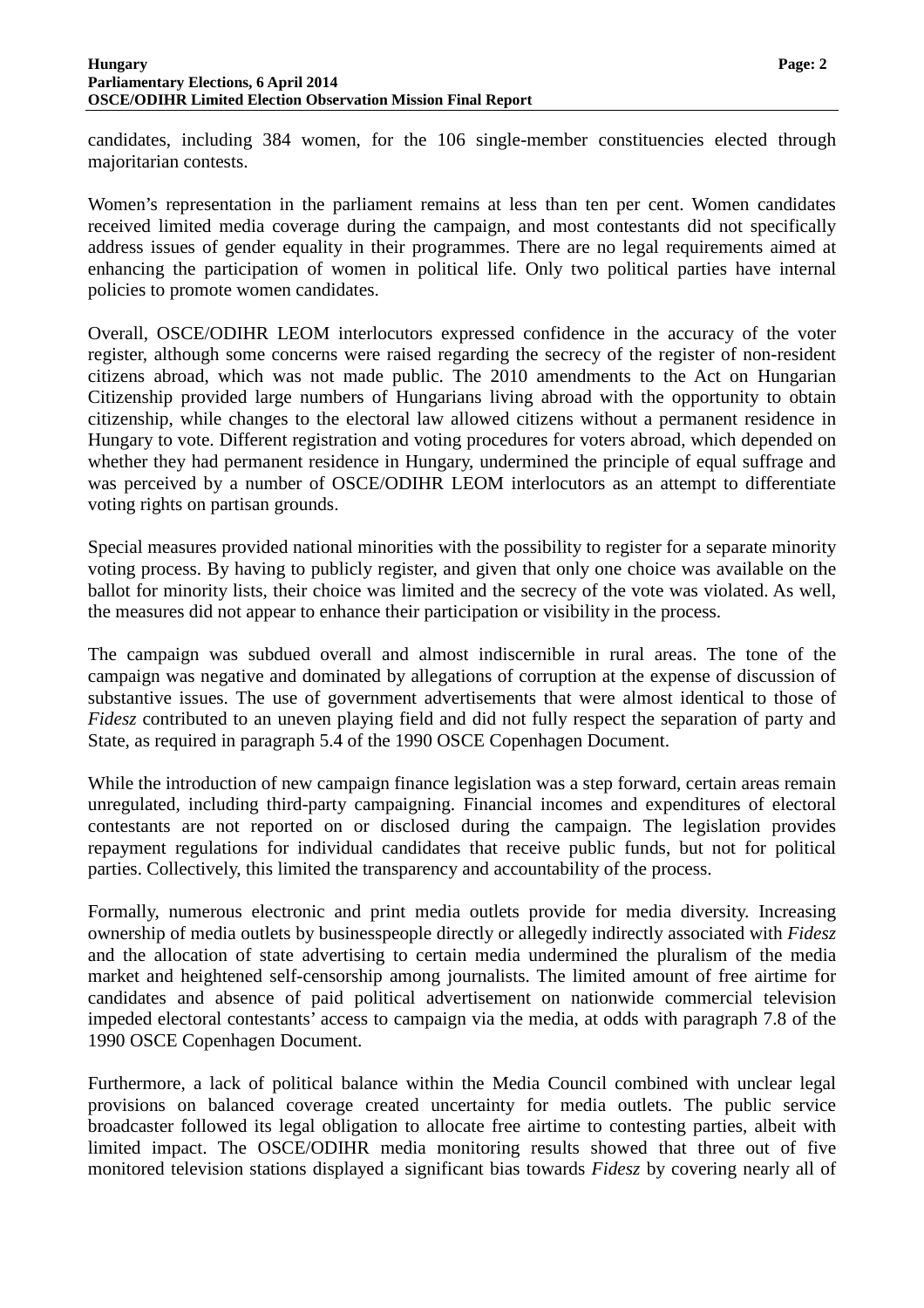its campaign in a positive tone while more than half the coverage of the opposition alliance was in a negative tone.

A large number of complaints were filed during the electoral process with the election administration bodies and the courts. The majority were rejected on formalistic grounds and some decisions were not consistent. Collectively, this did not guarantee effective redress as required by paragraph 5.10 of the 1990 OSCE Copenhagen Document. In addition, the lack of public hearings undermined transparency and is not in line with paragraph 12 of the 1990 OSCE Copenhagen Document.

In line with OSCE/ODIHR standard methodology, the OSCE/ODIHR LEOM focused on the longer-term electoral process without the additional deployment of short-term observers that would have provided the basis for a quantitative assessment of election day. Nevertheless, OSCE/ODIHR LEOM observers visited a limited number of polling stations on 6 April. In the polling stations visited, election day was generally conducted in an organized and transparent manner, and election procedures were followed, although secrecy of the vote was undermined in some cases. The counting and tabulation processes observed were carried out in an orderly manner.

# **II. INTRODUCTION AND ACKNOWLEDGEMENTS**

Following an invitation from the Ministry of Foreign Affairs of Hungary and based on the recommendation of a Needs Assessment Mission conducted from 20 to 23 January, the OSCE Office for Democratic Institutions and Human Rights (OSCE/ODIHR) on 5 March deployed a Limited Election Observation Mission (LEOM) for the 6 April parliamentary elections. The LEOM was headed by Ambassador Audrey Glover and consisted of 12 experts based in Budapest and 10 long-term observers deployed throughout the country. Mission members were drawn from 17 OSCE participating States.

In line with standard OSCE/ODIHR methodology for LEOMs, the mission did not include shortterm observers and did not undertake a comprehensive and systematic observation of election day proceedings. However, mission members visited a limited number of polling stations and followed the tabulation of results in some constituencies. The mission followed electoral proceedings on 6 April jointly with a delegation from the OSCE Parliamentary Assembly (OSCE PA), headed by Baroness Jenny Hilton of Eggardon. Mr. Adão Silva was appointed by the OSCE Chairperson-in-Office as Special Co-ordinator to lead the short-term observer mission. The LEOM remained in Hungary until 14 April and followed post-election developments

The OSCE/ODIHR LEOM assessed compliance of the electoral process against OSCE commitments and other international obligations for democratic elections, as well as national legislation. This final report follows a Statement of Preliminary Findings and Conclusions released at a press conference in Budapest on  $7$  April 2014.<sup>2</sup>

The OSCE/ODIHR LEOM wishes to thank the authorities of Hungary for their invitation to observe the elections, as well as the National Election Office, the National Election Commission, the Ministry of Foreign Affairs, other state and local authorities, political parties, and civil society for their assistance and co-operation. The mission also wishes to express its appreciation to diplomatic representations of OSCE participating States for their co-operation throughout the course of the mission.

<sup>2</sup> Previous OSCE/ODIHR reports on Hungary are available at: http://www.osce.org/odihr/elections/hungary.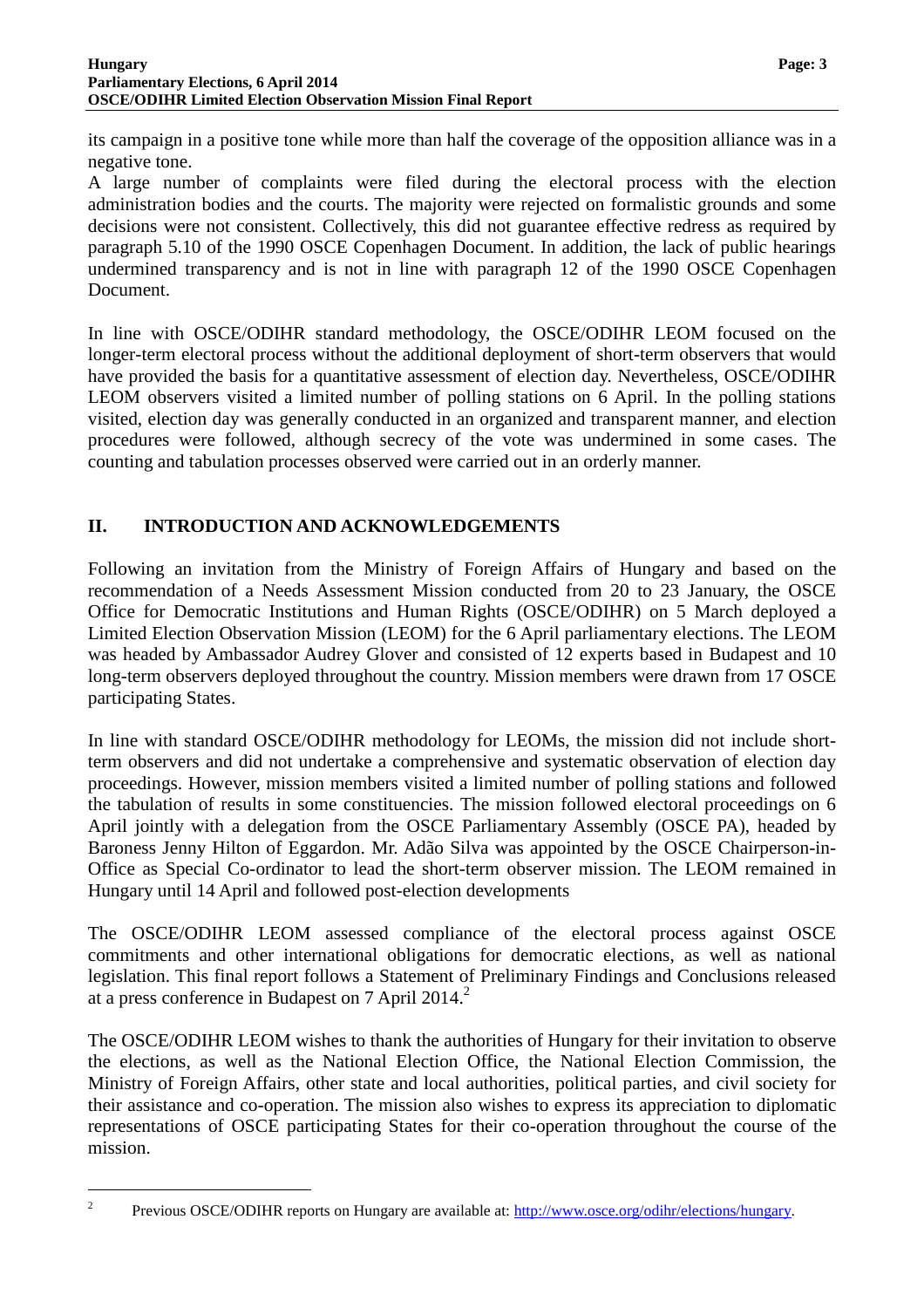### **III. BACKGROUND**

Hungary is a parliamentary republic. The president is the head of state and is indirectly elected by the parliament for a four-year term, with a two-term limit. The prime minister leads the government and is nominated by the president and elected by the parliament. The previous parliamentary elections took place on 11 April 2010 and resulted in a victory for the *Fidesz*-Hungarian Civic Union (*Fidesz-Magyar Polgári Szövetség, Fidesz*) and the Christian-Democratic People's Party (*Kereszténydemokrata Néppárt*, KDNP), which won a two-thirds majority in parliament.

Following the 2010 elections, the ruling coalition initiated a comprehensive overhaul of the legal framework, adopting a new Fundamental Law (the constitution) and revising a significant number of cardinal laws, including election legislation; all of which required a two-thirds majority. Following proposals from individual members of parliament, these laws were modified and largely passed without public consultation or inclusive dialogue with opposition parties.<sup>3</sup> This circumvented the rules set out in Act CXXXI of 2010 on the Participation of Civil Society in the Preparation of Legislation, which stipulates that all laws proposed by the government need to go through procedures for public consultation.

The Fundamental Law incorporated some provisions previously found unconstitutional by the Constitutional Court and repealed all Constitutional Court rulings delivered prior to the new Constitution entering into force. In addition, the constitutional changes and other new laws reduced the oversight powers of the Constitutional Court. The numerous changes, as well as amendments to the Fundamental Law to override some decisions made by the Constitutional Court drew international criticism.<sup>4</sup> The extent of this legal overhaul was unprecedented and undermined previously established checks and balances. In response, some government officials stated that Hungary already complied with the international obligations that must be met before attaining membership of the European Union (EU).

# **IV. LEGAL FRAMEWORK**

 $\overline{a}$ 

The conduct of the elections was primarily regulated by the Fundamental Law, the Act on Elections of Members of Parliament (Elections Act), and the Act on Election Procedures (Election Procedures Act). All of these laws were adopted following the last parliamentary elections and were further amended in the year before the election.<sup>5</sup> The new legal framework introduced major changes to fundamental aspects of the electoral system; in particular it modified seat allocation, redrew constituency boundaries, revised the appointment process of the election administration, and nearly halved the number of parliamentary seats. The manner in which these laws were adopted and

<sup>3</sup> The procedure of introducing legislation by individual members of parliament, rather than political groups, allowed for laws to be introduced without full parliamentary debate. See the Council of Europe's Commission for Democracy through Law (Venice Commission) Opinion on the Fourth Amendment of the Fundamental Law of Hungary at:

http://www.venice.coe.int/webforms/documents/?pdf=CDL-AD(2013)012-e.

<sup>4</sup> See the Request for the Opening of a Monitoring Procedure in Respect of Hungary, 25 April 2013 at: http://www.assembly.coe.int/Communication/amondoc08\_2013.pdf. See also, European Parliament resolution of 3 July 2013 on the situation of fundamental rights: standards and practices in Hungary (pursuant to the European Parliament resolution of 16 February 2012) (2012/2130(INI)) Available at: http://www.europarl.europa.eu/sides/getDoc.do?type=TA&language=EN&reference=P7-TA-2013-315.

<sup>5</sup> The Fundamental Law entered into force on 1 January 2012 and was amended five times prior to the elections, most recently in September 2013. The Elections Act was adopted in December 2011, and was amended four times, most recently in July 2013. The Election Procedures Act was adopted on 8 April 2013, and was amended three times, most recently in December 2013.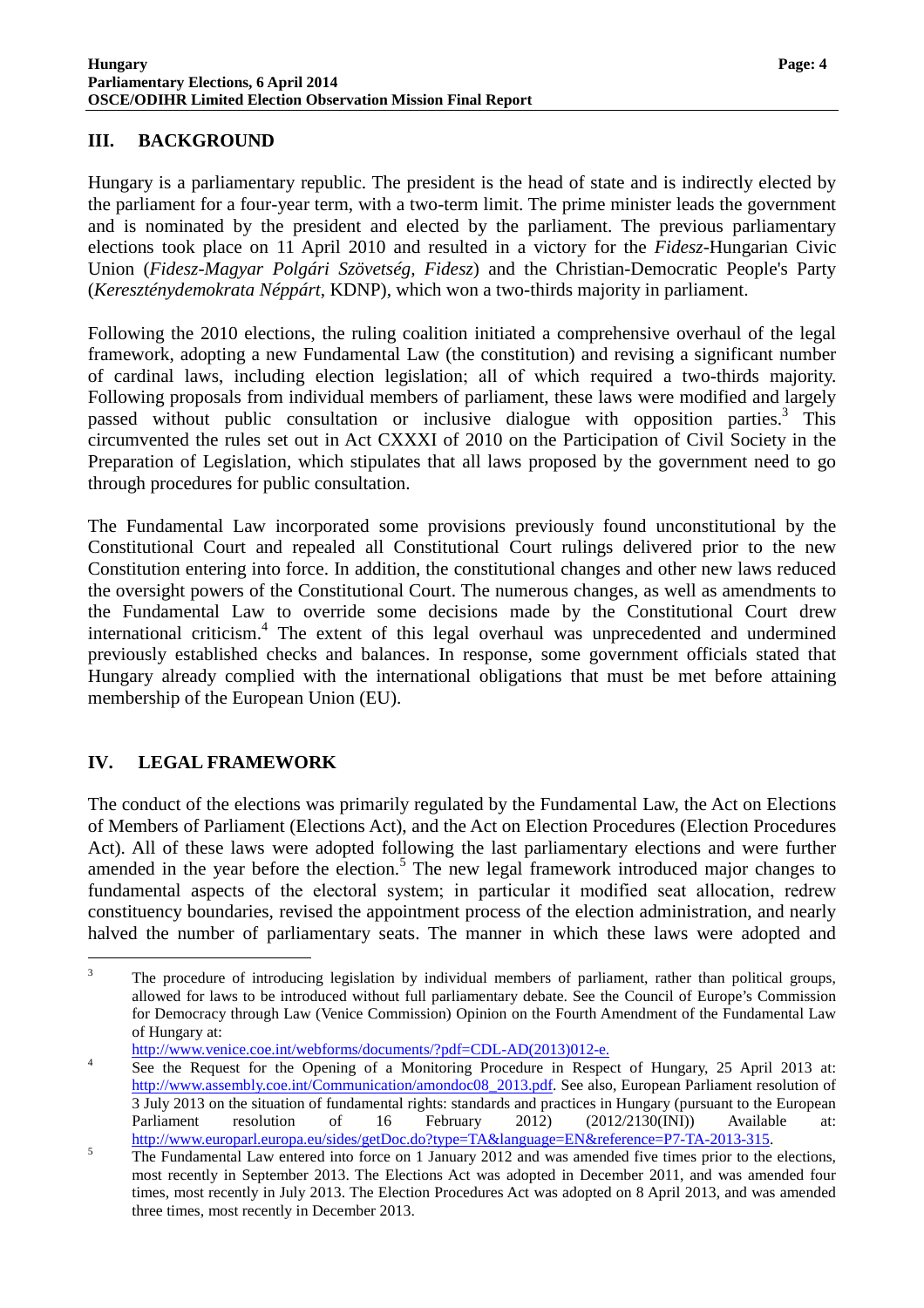frequently amended led to legal uncertainty and did not provide for inclusive public consultation, contrary to national legislation and good practice, which potentially negatively impacted public confidence in the electoral process.<sup>6</sup>

Some changes addressed prior OSCE/ODIHR recommendations, including simplified candidate registration procedures and stricter conditions for disenfranchising persons with mental disabilities. However, the process lacked inclusivity, while a number of prior recommendations remain unaddressed or have only been partially implemented.

### *The legal framework should be reviewed to address past and present OSCE/ODIHR recommendations and bring it closer in line with OSCE commitments and other international obligations for democratic elections. Legislative reforms should be undertaken well in advance of elections, through open and inclusive consultations between all election stakeholders.*

The Fundamental Law grants every adult citizen the right to vote and be elected to parliament, but limitations can be set in other cardinal acts. The Elections Act and Election Procedure Act have their own definitions for active suffrage, but taken together they establish that every adult citizen has the right to vote, except those with limited mental capacity or convicted of a crime or subject to an additional punishment of continued disenfranchisement.<sup>7</sup> Although the new legislation requires a court decision in each of these cases, current court practice resulted in the disenfranchisement of a significant number of citizens. In these elections, some 57,000 citizens with mental disabilities were disenfranchised, at odds with Article 29 of the 2006 UN Convention on the Rights of Persons with Disabilities (CRPD), which provides that there should be no restriction upon the suffrage rights of such persons irrespective of the type of disability.<sup>8</sup>

# *In line with international obligations, restrictions on the suffrage rights of persons with mental disabilities should be removed or be decided on a case by case basis, depending on specific circumstances.*

Over 38,000 persons convicted of a criminal offence were also disenfranchised, of which some 26,000 had completed their prison sentence. The deprivation of the right to vote is a severe penalty and the current restrictions on prisoner and ex-prisoner voting rights lack proportionality and are not in line with paragraphs 7.3 and 24 of 1990 OSCE Copenhagen Document and International Covenant on Civil and Political Rights (ICCPR).<sup>9</sup>

<sup>6</sup> Paragraph 2.2.b of the 2002 Venice Commission Code of Good Electoral Practice, recommends that "the fundamental elements of electoral law, in particular the electoral system proper, membership of electoral commissions and the drawing of constituency boundaries, should not be open to amendment less than one year before an election."

<sup>7</sup> Section 61 of the Criminal Code provides that a court sentence may include additional punishment of up to 10 years of further disenfranchisement. According to statistics from a 2012 report by the Public Prosecutor, almost 95 per cent of people convicted of crimes were penalized with such additional disenfranchisements. See: http://www.mklu.hu/repository/mkudok8246.pdf.

<sup>8</sup> Article 29 of the 2006 CRPD requires states to "guarantee to persons with disabilities political rights and the opportunity to enjoy them on an equal basis with others." See also, paragraph 9.4 of the 2013 CRPD Committee's Communication No. 4/2011 (*Zsold Bujdoso and five others v. Hungary*) which stated that: "Article 29 does not foresee any reasonable restriction, nor does it allow any exception for any group of persons with disabilities. Therefore, an exclusion of the right to vote on the basis of a perceived or actual psychosocial or intellectual disability, including a restriction pursuant to an individualized assessment, constitutes discrimination on the basis of disability, within the meaning of article 2 of the Convention."

 $\overline{9}$  Paragraph 7.3 of the 1990 OSCE Copenhagen Document states that the participating States will "guarantee universal and equal suffrage to adult citizens," while paragraph 24 provides that "any restriction on rights and freedoms must, in a democratic society, relate to one of the objectives of the applicable law and be strictly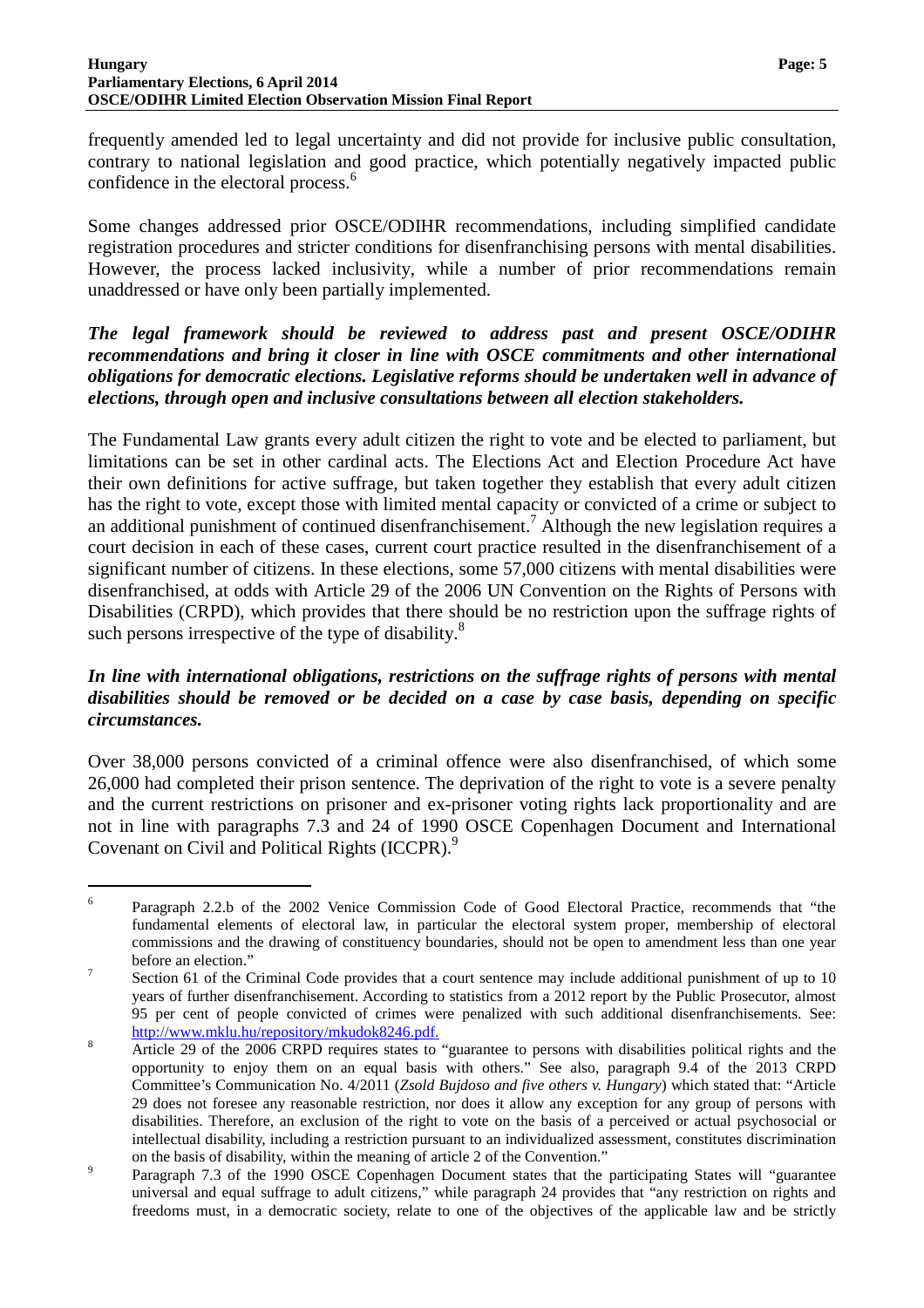*Restrictions on voting rights for prisoners and ex-prisoners should be reviewed to ensure that any limitation is proportionate to the crime committed and clearly outlined in the law. Similarly, the courts' current practice of depriving nearly all people convicted of a crime of their suffrage rights for a period longer than their prison sentence should be reviewed.* 

Amendments to the Elections Act introduced the right to vote for citizens living abroad without permanent residence in Hungary, but only for the proportional part of the elections. Previously, only citizens living abroad who maintained a permanent residence in Hungary could vote. Amendments to the 2010 Act on Hungarian Citizenship simplified the rules for acquiring citizenship for those living outside of Hungary, allowing every person who was a Hungarian citizen or is a descendent of a Hungarian citizen before 1920, and who has some proficiency in Hungarian, to apply for citizenship.<sup>10</sup> This resulted in some  $550,000$  new citizens, mostly living in neighbouring countries, who gained the right to vote.

Hungary continues to not comply with a significant number of judgments of the European Court of Human Rights (ECtHR), as well as findings and recommendations from a number of international organizations.<sup>11</sup> In addition, shortly after the 6 April elections, two decisions by the Court of Justice of the European Union (CJEU) were made against Hungary based on the removal of constitutional guarantees from the new legal system. $^{12}$ 

# **V. ELECTORAL SYSTEM**

 $\overline{a}$ 

A new electoral system was introduced for the first time in these elections. While a mixed electoral system was retained, the number of seats was decreased from 386 to 199 and the method of seat allocation was modified. Out of the 199 seats, 106 are elected within single-member constituencies through one-round, majoritarian contests. The remaining 93 seats are distributed through a nationwide, proportional system among the parties that surpass the 5 per cent threshold (or 10 per cent, in case of joint party lists, and 15 per cent for lists with more than two parties).

Under the previous law, unused votes from the majoritarian contests were allocated to the proportional contest provided that the five per cent threshold was met. The new legislation maintains the transfer of unused votes while also providing for the transfer of the surplus votes of

proportionate to the aim of the law." Paragraph 14 of the 1996 UN Human Rights Committee General Comment 25 on Article 25 of the ICCPR states that "if a conviction for an offence is a basis for suspending the right to vote, the period of such suspension should be proportionate to the offense and the sentence."

<sup>10</sup> In its 2012 Joint Opinion, the OSCE/ODIHR and Venice Commission welcomed, in principle, the extension of universal suffrage and noted that "the decision of the legislature to limit the right to vote for Hungarians living abroad to the proportional part of the elections seems justified on the ground of technical conditions to their full enfranchisement." Joint Opinion of the OSCE/ODIHR and Venice Commission (DL-AD(2012)012), 15-16 June, 2012, available at: http://www.osce.org/odihr/91534.

<sup>11</sup> For example, Hungary has not implemented ECtHR judgments, such as the *Case of Vajnai v. Hungary* (Application no.33629/06) and *Case of Fratanolo v. Hungary* (Application no. 29459/10). In response to the latter case, the government adopted National Assembly Resolution 58/2012 (VII.10) which did not comply with the *Fratanolo* judgment. The Constitutional Court struck down this resolution, but the government reintroduced the ban with a narrower scope via the Act on Sanctioning Usage of Totalitarian Symbols (Act XLVII of 2013). In addition, a number of concerns and recommendations, mostly on the judiciary, as outlined in the Venice Commission's Draft Opinion on the Fourth Amendment to the Fundamental Law of Hungary were not implemented.

<sup>&</sup>lt;sup>12</sup> For example, on 8 April 2014, the Grand Chamber of the CJEU ruled that the new constitution violated the Data Protection Directive by shortening the term of the previous data protection ombudsman. See *Commission v. Hungary*.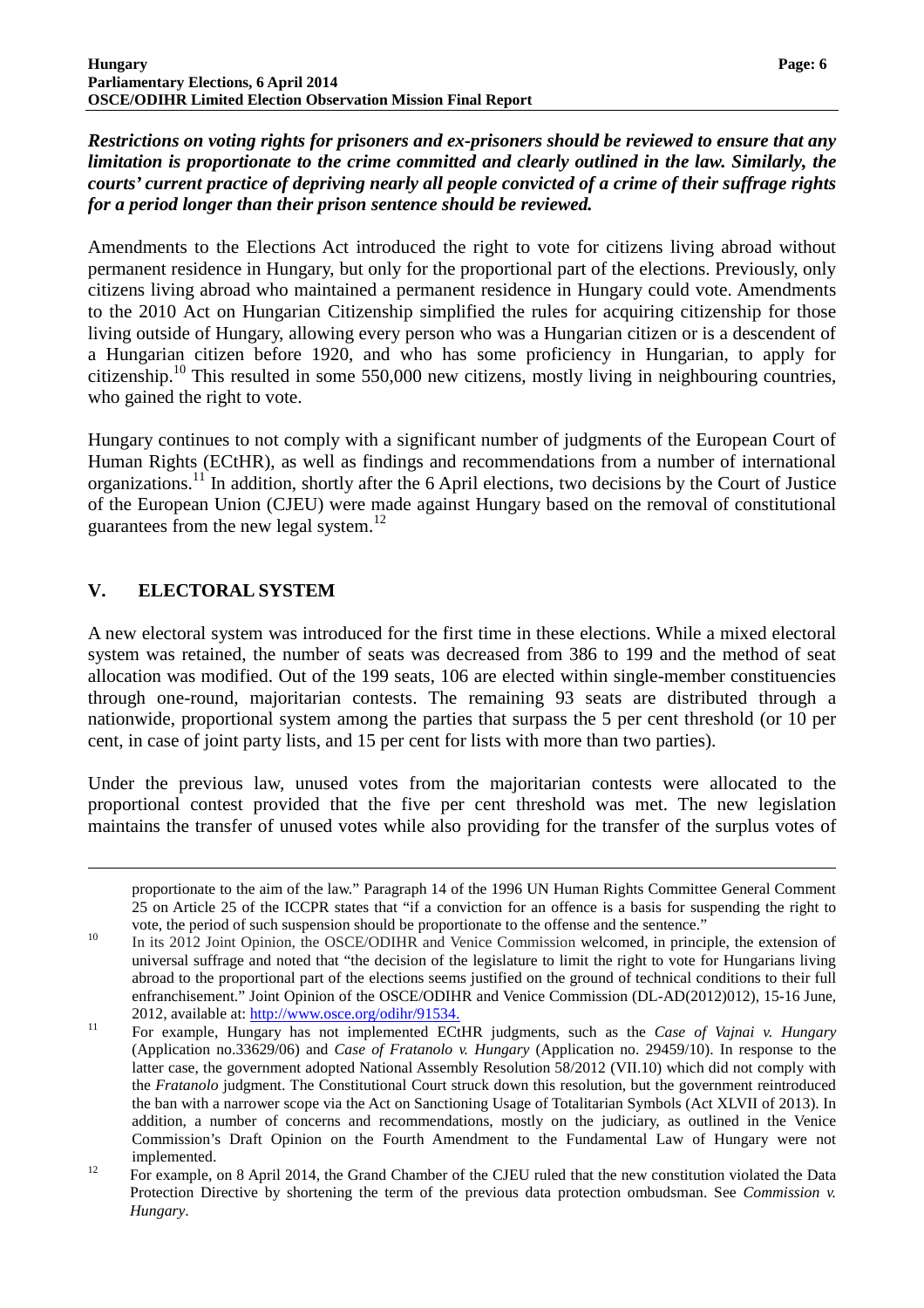#### **Hungary Page: 7 Parliamentary Elections, 6 April 2014 OSCE/ODIHR Limited Election Observation Mission Final Report**

 $\overline{a}$ 

the winning candidate.<sup>13</sup> For these elections, this change resulted in six additional seats being allocated to *Fidesz*-KDNP.

The 13 recognized national minorities can choose to register for 'minority elections,' which then excludes them from voting in the national, proportional list elections.<sup>14</sup> The national minority lists enjoy a preferential threshold and receive a non-voting, parliamentary spokesperson should they fail to win a seat.<sup>15</sup> (see *Participation of National Minorities*).

This reduction in seats necessitated an alteration in constituency boundaries, as well as an opportunity to address prior Constitutional Court decisions and OSCE/ODIHR recommendations regarding significant deviations in the sizes of constituencies that undermined the equality of the vote. In a positive step, the law now provides that constituencies should not deviate by more than 15 per cent from the national average, unless justified by special characteristics. However, this threshold remains above the good practice recommended by the Venice Commission.<sup>16</sup> In these elections, five constituencies did not respect the newly introduced 15 per cent threshold.<sup>17</sup>

The constituency boundaries were last amended nine months prior to the elections. The process of boundary delimitation was criticized by several OSCE/ODIHR LEOM interlocutors, including international organizations, for lacking transparency, independence and consultation, and allegations of gerrymandering were widespread.<sup>18</sup> In addition, as constituency boundaries are defined in the Elections Act, which requires a two-thirds majority to amend, it may be difficult to comply with voter equality requirements in the future.<sup>19</sup>

<sup>&</sup>lt;sup>13</sup> The surplus in such case is those obtained by the winning candidate over and above the total votes of the candidate with the second largest vote share in the constituency plus one.

<sup>&</sup>lt;sup>14</sup> Those citizens who choose to register to vote for the national minority lists can no longer voter for national list elections.

<sup>&</sup>lt;sup>15</sup> As stipulated in the law, the threshold is obtained by dividing the total number of national votes cast by 93, then divided by 4.

<sup>&</sup>lt;sup>16</sup> Section 2.2 of the 2002 Venice Commission Code of Good Practice in Electoral Matters recommends that "the permissible departure from the norm should not be more than 10% and should certainly not exceed 15%, except in special circumstances."

<sup>&</sup>lt;sup>17</sup> Of the five constituencies, the three constituencies in Tolna cannot meet this as the law requires constituencies to remain within county boundaries. Adding or removing a constituency in Tolna would create even greater deviation from the norm.

<sup>&</sup>lt;sup>18</sup> The 2012 Joint Opinion of the OSCE/ODIHR and Venice Commission noted that "the delimitation of constituencies has to be done in a transparent and professional manner through an impartial and non-partisan process, i.e. avoiding short-term political objectives (gerrymandering)." It also recommended to "review the existing provisions for determining constituency boundaries through cardinal laws by adding the mathematical formula and establishing an independent commission to draw the boundaries in the new Elections Act, as well as by removing the actual list of constituencies from the annex to the new Elections Act".

<sup>&</sup>lt;sup>19</sup> Sections 1.2.2 v and vi of the 2002 Venice Commission Code of Good Practice in Electoral Matters recommend that "in order to guarantee equal voting power, the distribution of seats must be reviewed at least every ten years, preferably outside election periods." Also, "[w]ith multi-member constituencies, seats should preferably be redistributed without redefining constituency boundaries, which should, where possible, coincide with administrative boundaries." See also paragraph 21 of the 1996 UNHRC General Comment 25, which provides that "[t]he drawing of electoral boundaries and the method of allocating votes should not distort the distribution of voters or discriminate against any group and should not exclude or restrict unreasonably the right of citizens to choose their representatives freely."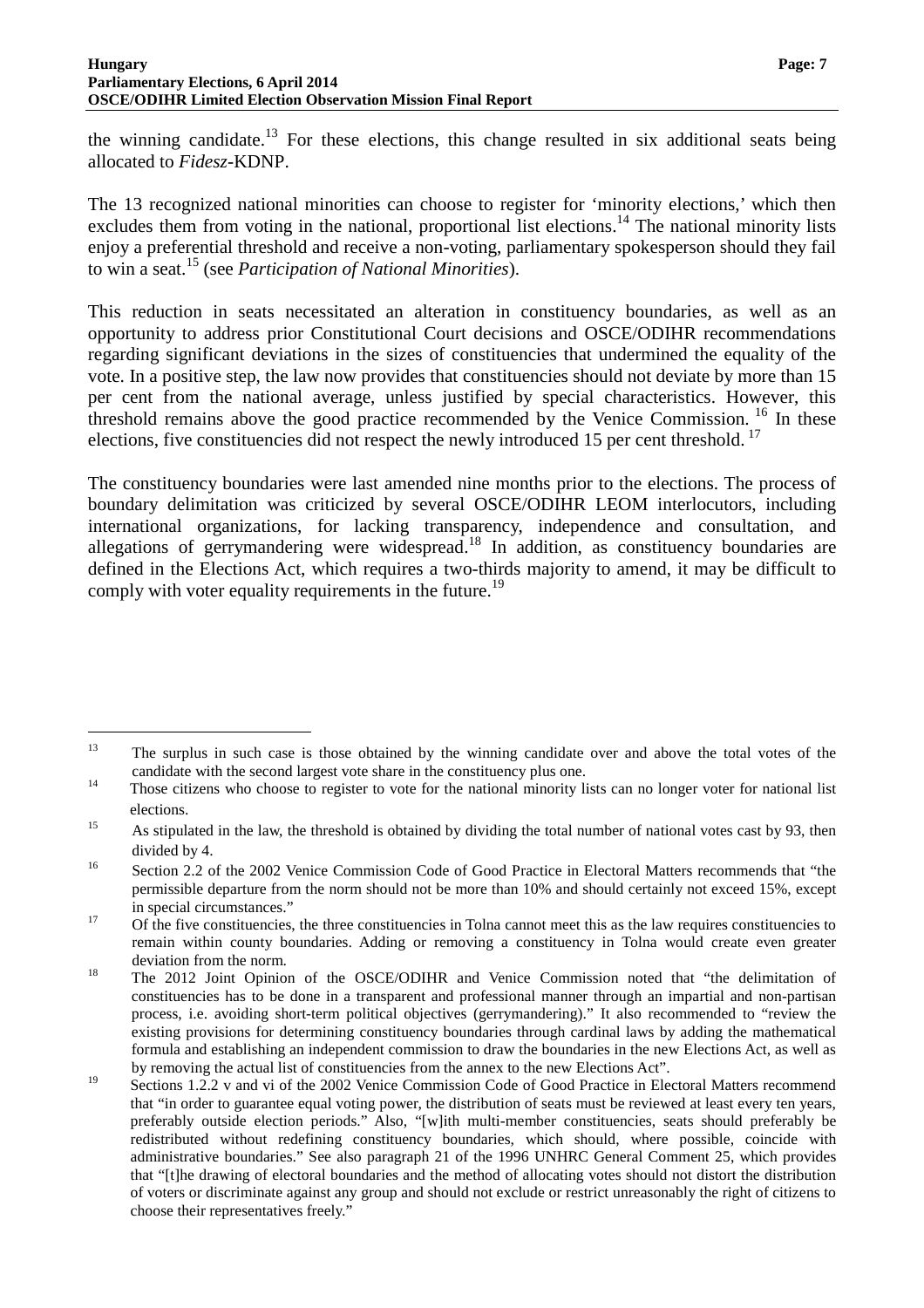*Legislation should foresee periodic review of constituency boundaries by an independent commission to account for population changes. When constituency boundaries are redefined, it should be done in a transparent, impartial and inclusive manner. Concrete constituency boundaries should not be enshrined in cardinal laws that require a two-thirds majority to amend and consideration should be given to introducing a formula that would allow flexibility in adjusting boundaries.* 

# **VI. ELECTION ADMINISTRATION**

 $\overline{a}$ 

The elections were administered by a three-tiered election administration: the National Election Commission (NEC), 106 Constituency Election Commissions (CoECs) and 10,386 Polling Station Commissions (PSCs). A parallel set of election offices acted as secretariats for the commissions, including the National Election Office (NEO), 97 Constituency Election Offices (CoEOs) and 1,297 Local Election Offices (LEOs). For voting abroad, 97 PSCs were established at diplomatic and consular representations.

The NEC is a permanent body, responsible for the overall conduct of the elections. The NEC's main responsibilities included registering nominating organizations for the national list elections, deciding on complaints, issuing non-binding guidelines to other commissions, and establishing final results. The NEC consists of seven members proposed by the president and elected for nine-year terms by the parliament.<sup>20</sup> In addition, each of the 18 national lists registered to contest these elections could appoint a temporary NEC member with full voting rights: 14 used this opportunity. Of 21 commissioners, 6 were women. Additionally, five national minority lists each appointed an additional commissioner, who could only vote on national minority issues.

While the NEC is primarily tasked to oversee compliance with the law by election commissions and electoral contestants, the NEO supervises the administrative part of the elections. Its head is appointed by the president for a nine-year term based on a proposal from the prime minister. The CoECs and PSCs consist of three members each, elected by local governments as proposed by the head of the CoEOs and LEOs respectively. Each LEO is headed by the municipal clerk of their respective settlement, while CoEOs are headed by the municipal clerk of the settlement at the seat of the constituency. In addition, constituency candidates are entitled to appoint one member to the respective CoEC and two members to the respective PSCs with voting rights.<sup>21</sup> However, in the current political context, the process of appointing the election administration resulted in many OSCE/ODIHR LEOM interlocutors expressing a lack of confidence in their impartiality.<sup>22</sup>

*The appointment mechanism for election commissions at all levels should enjoy broad political consensus, and the law could be amended to ensure this with the aim of enhancing impartiality and public confidence in the work of the election administration and in an inclusive process.* 

<sup>&</sup>lt;sup>20</sup> The NEC commissioners are elected by a two-thirds majority of parliament. If such a majority is not obtained, the current commissioners remain serving. Provided that the NEC's term has been extended to nine years, it will administer the next two parliamentary elections. Previous legislation set the mandate to four years.

<sup>&</sup>lt;sup>21</sup> A total of 40,854 party delegates were appointed to PSCs. These party representatives could assist in the voting and counting process.

<sup>&</sup>lt;sup>22</sup> According to paragraph 20 of the 1996 UNHRC General Comment 25 to the ICCPR, "[a]n independent electoral authority should be established to supervise the electoral process and to ensure that it is conducted fairly, impartially and in accordance with established laws which are compatible with the Covenant." In addition, section II.3.1 of the Venice Commission Code of Good Practice in Electoral Matters provides that "[a]n impartial body must be in charge of applying electoral law."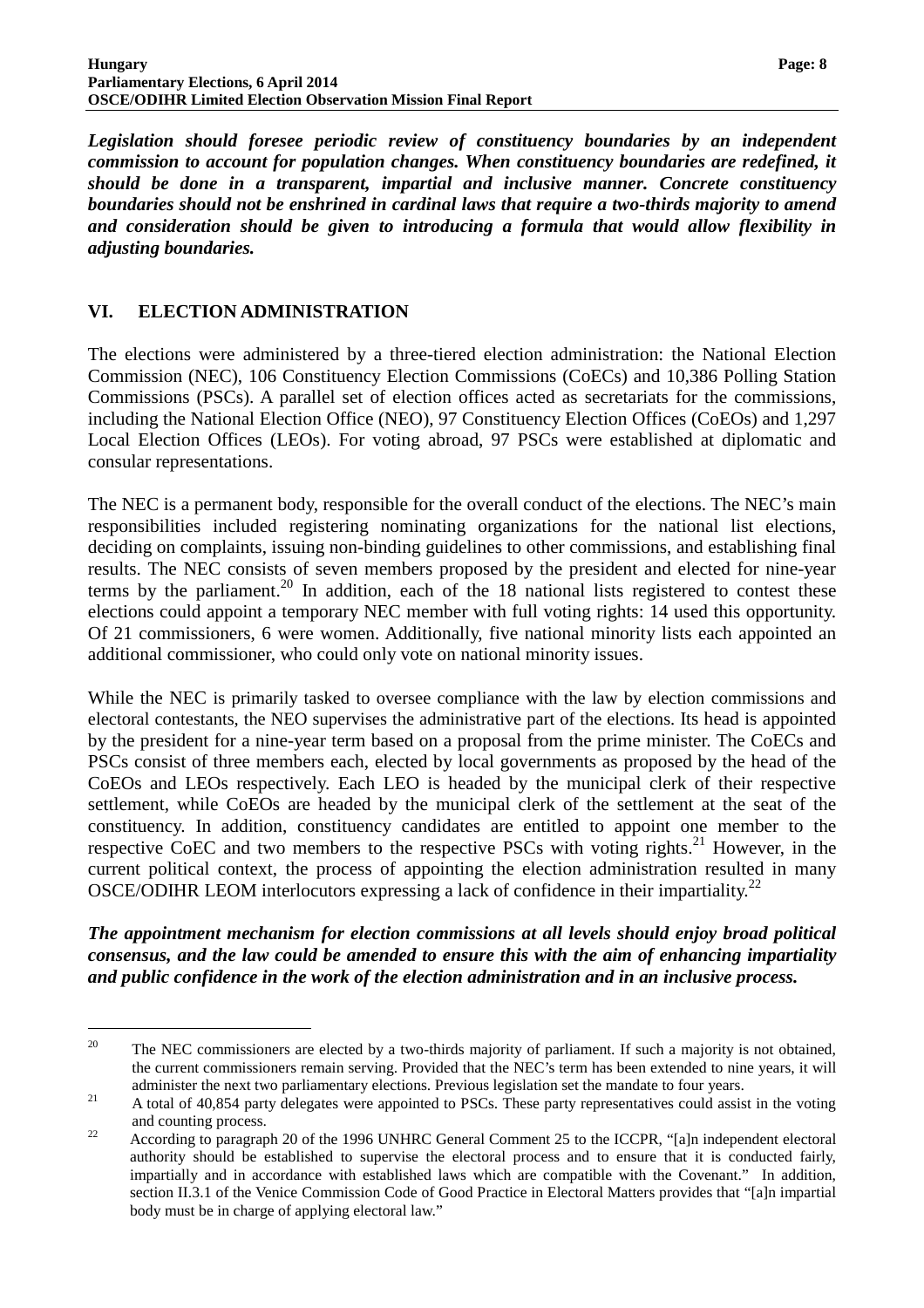#### **Hungary Page: 9 Parliamentary Elections, 6 April 2014 OSCE/ODIHR Limited Election Observation Mission Final Report**

The election administration met all electoral deadlines and generally carried out its work in an efficient and organized manner. Some materials delivered to voters and political parties several weeks before the elections included incorrect information, however these errors were corrected. The NEC conducted its work in a transparent and collegial manner, with its sessions open to the public and decisions published on its website. Decisions were generally proposed by the NEO. Most procedural decisions were adopted unanimously without debate, while issues of substance were rarely addressed. This dynamic of the NEC changed when more members were appointed and when the Supreme Court began to overturn some of its decisions. As well, increasingly, some decisions were voted on according to party interests rather than the legal merits of the case.

In the week before the election, the NEC issued guidelines on a number of important matters. These included, for example, clarification of legislation prohibiting campaigning within 150 metres of polling stations; namely, that posters within the specified area could remain but that active campaigning was forbidden. Electoral contestants would have benefited from knowing such important procedures well in advance of election day.

### *As a permanent body responsible for the overall conduct of elections, the NEC should anticipate and address potentially unclear provisions in the law as early as possible in the electoral process.*

The lower-level election administration bodies were well-equipped, organized and held regular sessions. Each level of the administration provided training to lower levels. Training sessions observed by the OSCE/ODIHR LEOM were well-organized and comprehensive. The CoECs completed candidate registration efficiently, strictly according to the law and handled complaints within their competencies within legal deadlines.

A limited amount of voter education was undertaken by the election administration, including television spots and posters at polling stations. Given the scale of changes to the electoral process, the authorities did not provide sufficient information on procedures such as the new candidate nomination process and the national minority electoral process. Some national minority selfgovernments independently organized voter education on the minority elections within their communities.

### *The election administration could consider conducting a broader voter education campaign, through diverse channels, especially when new elements of the electoral process are introduced. Specific efforts could be made to reach out to national minority voters.*

A voter education video circulated on the Internet several weeks before election day, which appeared to be in the format of an official election administration video. It included nationalistic imagery and Prime Minister Viktor Orbán calling for non-residents to vote. The election administration denied any responsibility for its production and said that the video was never posted on their website.

# **VII. VOTER REGISTRATION**

 $\overline{a}$ 

The central voter register is extracted from the population register and is maintained by the NEO.<sup>23</sup> Eligible voters who are over 18 years of age by election day are automatically included in the voter

<sup>&</sup>lt;sup>23</sup> Initially, the Election Procedures Act introduced active voter registration for all citizens. However, following a Constitutional Court decision that deemed this provision unconstitutional, the parliament annulled the amendments on active voter registration.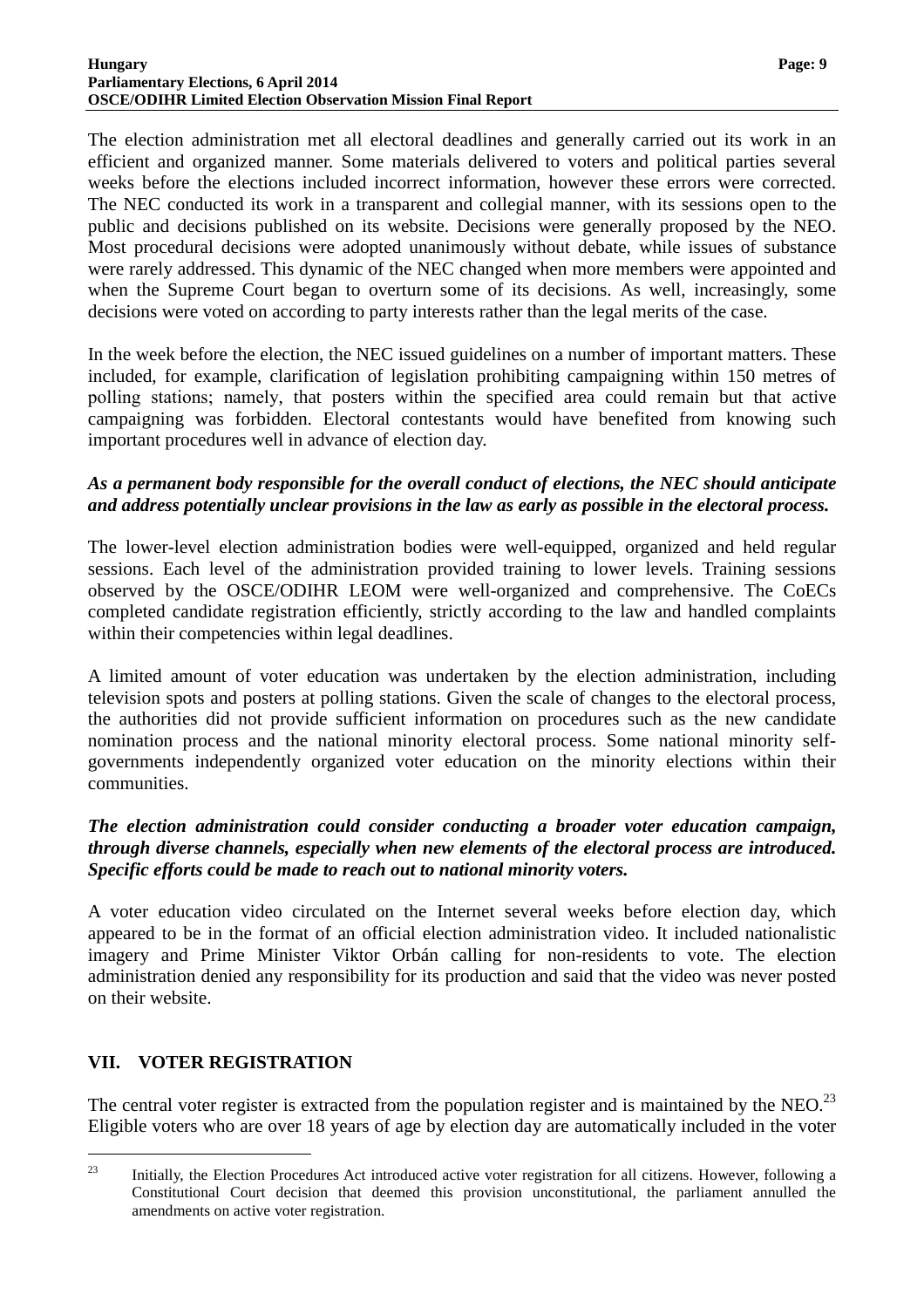register, as are married citizens who are 16 years or older, upon their request. Voters were provided with ample opportunity to view the voter lists and make amendments at LEOs or online until 4 April. The number of voters registered for this election was announced at  $8,241,488$ .<sup>24</sup>

If a polling station was not accessible, disabled voters could register for an accessible one within their constituency. In a positive development, the visually impaired could apply for Braille materials to vote independently, although only some 60 voters actually used such materials on election day. Mobile voting was available to voters with disabilities, to voters suffering health problems, or to those in detention. Voters could also request to vote in their constituency election at designated polling stations outside of the constituency in which they were registered. Registration for such 'absentee voting' totaled 108,479 citizens.<sup>25</sup>

Citizens who wished to vote abroad on election day and those without a permanent residence in Hungary were required to actively register to vote. Some 28,161 citizens with permanent residence who were out of the country on election day registered with the NEO and could vote for both contests. Some 193,793 new citizens living abroad without in-country residence could only vote for the proportional contest. The list of non-resident voters has not been made public, which led to some allegations about manipulation, potentially having a negative impact upon public confidence in the overall electoral process. The authorities stated that the nondisclosure is intended to protect Hungarian citizens in countries prohibiting multiple citizenship.

The Election Procedures Act relaxed the registration requirements for non-resident voters abroad, while those voters abroad with residence in Hungary had to submit registration data exactly matching official records. This led to different conditions for voter registration. For example, where a resident voter who submitted their application online using a keyboard without Hungarian characters would be rejected, a non-resident's application in this instance would be accepted.

Voters living abroad without permanent residence in Hungary could vote by post or deliver it in person or by proxy to a diplomatic and consular mission or a CoEO. In contrast, voters who were abroad but retained residence could only vote in person at diplomatic missions. Several OSCE/ODIHR LEOM interlocutors expressed concern about the fairness of different voting procedures for out-of-country voters and about the integrity and secrecy of postal voting.<sup>26</sup> The different registration and voting procedures for the two types of voters abroad was at odds with the principle of equal suffrage enshrined in paragraph 7.3 of the 1990 OSCE Copenhagen Document.<sup>27</sup> Opposition and civil society representatives alleged that these differing modalities of voting rights were introduced for partisan reasons.

# *In light of the obligation to equal suffrage, legislation and procedures should provide the same methods for citizens abroad, be they residents or non-residents, to register and to cast their ballots.*

A few weeks before the elections, the NEC was notified that data obtained on candidate signature sheets could be used by people other than the voter to alter a citizen's voting place by requesting absentee or out-of-country voting materials, or by registering as a national minority voter. The NEC

<sup>&</sup>lt;sup>24</sup> The NEO also maintains a register of disenfranchised voters.

<sup>25</sup> On 4 April, the NEO computer system was overloaded with some 25,000 such requests. This caused a website slowdown. Some voters alleged that this blocked them from registering to vote as absentee voters.

<sup>&</sup>lt;sup>26</sup> Ballot packages were mailed to any address requested, including within Hungary.

Paragraph 7.3 of the 1990 OSCE Copenhagen Document states that "the participating States will... guarantee universal and equal suffrage to adult citizens."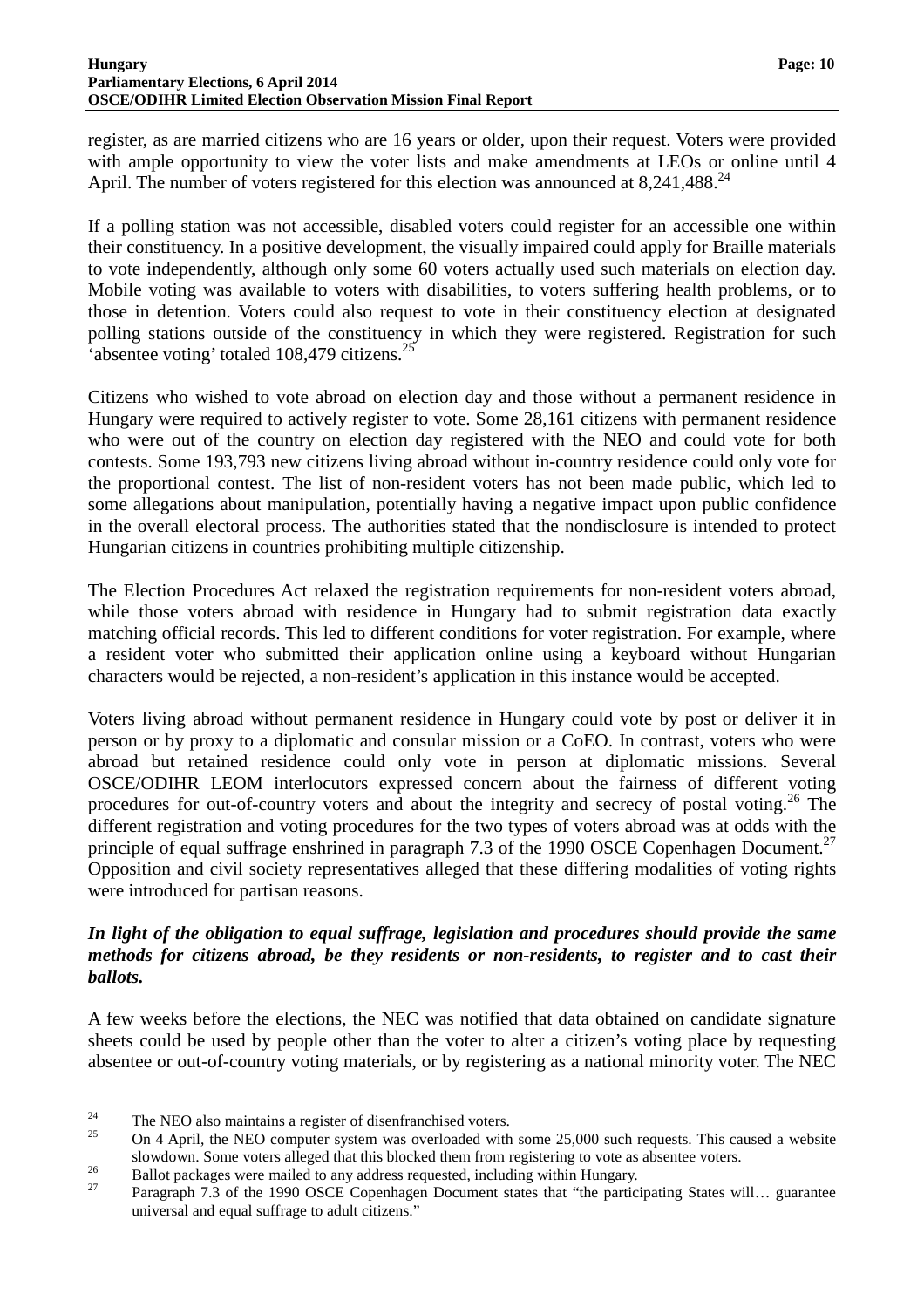partially addressed this on 27 March by requiring that notifications of changes to a voter's registration be sent to the voter's permanent address immediately. In addition, polling stations where voters were originally registered had information about such changes, and provided them with information on where they could vote should they be affected.

*Legislation should be amended to ensure that data required to amend voter registration details are secure, unlike those that are collected on candidate signature sheets.*

### **VIII. CANDIDATE REGISTRATION**

Party and candidate registration was inclusive.<sup>28</sup> Candidates could run in single-member constituencies and on national lists concurrently. In each single-member constituency, a candidate had to collect at least 500 signatures from eligible voters in that constituency. Previously, a candidate had to collect at least 750 endorsement coupons, which served a similar purpose as support signatures. This change, combined with the increase in the size of constituencies, reduced the required number of signatures to less than one per cent of voters, which is in line with good practice previously recommended by the OSCE/ODIHR.<sup>29</sup> In addition, the new legislation allowed voters to sign in support of more than one candidate, also addressing a prior OSCE/ODIHR recommendation.

The CoECs registered 1,531 candidates, of whom 40 were independent and 384 were women. A total of 851 candidates were rejected, mostly because they did not collect enough support signatures, while 97 withdrew their candidacies. Several CoECs informed the OSCE/ODIHR LEOM that a number of parties had very similar voter data on their signature sheets, which may have been the result of some candidates obtaining supporting signatures without a voter's consent.<sup>30</sup> A group of non-governmental organizations called for voters to verify if nominations were made in their name through the LEO's, however the National Authority for Data Protection and Freedom of Information stated that such information is not stored digitally and would, thus, be impossible to provide on such a scale.<sup>31</sup> Police are investigating a number of alleged signature fraud cases; however, no parties were removed from the registration process as the CoECs and NEC refused to investigate these cases on the grounds that the law did not provide them with the explicit authority to do so. Several OSCE/ODIHR LEOM interlocutors noted that these issues negatively affected voters' perception of the registration process.

*Consideration should be given to introducing a mechanism for investigating complaints concerning entries in candidate signature sheets. Such a mechanism should be established inclusively, sufficiently in advance of elections and be communicated in due time to all stakeholders.*

<sup>&</sup>lt;sup>28</sup> The NEC registered 146 political parties for these elections.<br><sup>29</sup> Section 1.2<sup>33</sup> of the 2002 Varies Commission Gade of G

<sup>29</sup> Section 1.3.iii of the 2002 Venice Commission Code of Good Practice in Electoral Matters recommends that "law should not require collection of the signatures of more than 1% of voters in the constituency concerned."

<sup>&</sup>lt;sup>30</sup> Nominations were verified based on the identification number of the signatory, not on actual signatures.

While the scale of such requests may have been large, the public is entitled to such information under the Freedom of Information Act (Act CXII of 2011) at: http://www.naih.hu/files/ActCXIIof2011\_mod\_lekt\_2012\_12\_05.pdf.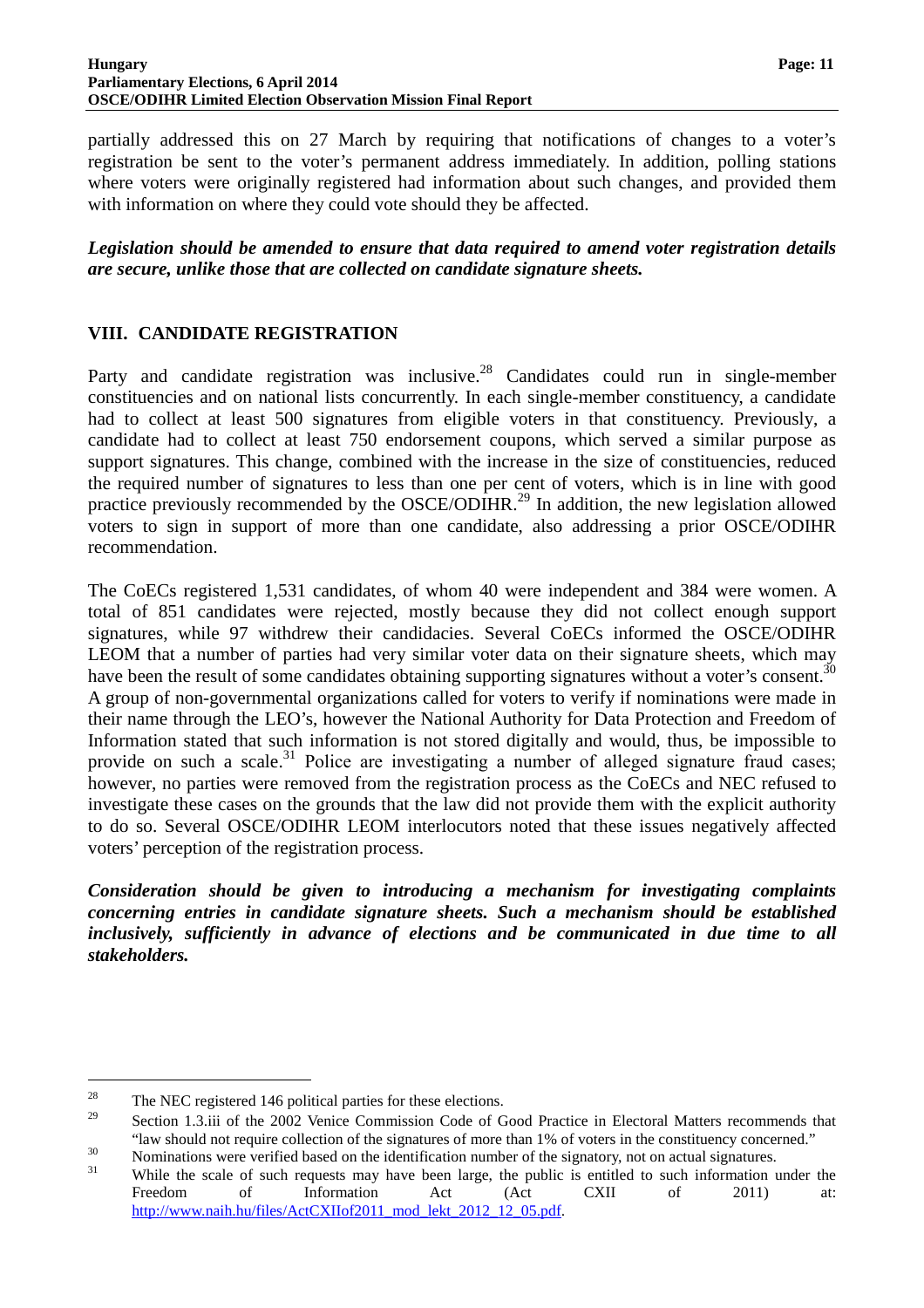Substantial fines were imposed for the late return or loss of signature sheets.<sup>32</sup> While these fines were partly justified by concerns over data protection, data collected on these sheets could be copied at any time. The fines for signature sheet violations amounted to some EUR 6 million.<sup>33</sup>

*The process of issuing fines for the late return or loss of candidate signature sheets should be reviewed, given that the return of such sheets does not necessarily protect the data contained in them.* 

The NEC registered a national list if the nominating organization had candidates in at least 27 constituencies from 9 or more counties as well as in Budapest. Of the 31 lists submitted, 16 single party lists and 2 joint party lists were registered, with a total of 1,607 candidates, including 378 women. Thirteen lists did not comply with the registration criteria and were therefore not registered.

National minority self-governments could submit candidate lists that appeared on separate ballots for national minorities.<sup>34</sup> They had to collect support signatures from at least one per cent of the voters included in the national minorities register as of 17 February, but no more than 1,500 signatures. All 13 recognized national minorities registered lists with a total of 99 candidates, including 42 women.

# **IX. ELECTION CAMPAIGN**

The campaign officially began on 15 February. In a change from previous elections, there was no campaign silence period; however, on election-day, active campaigning was prohibited within 150 meters of polling stations.

The campaign was dominated by four political forces: the alliance of *Fidesz*-KDNP; the opposition alliance of the Hungarian Socialist Party (*Magyar Szocialista Párt*, MSZP), Together – Party for a New Era (*Együtt – A Korszakváltók Pártja*, *Együtt*), Dialogue for Hungary (*Párbeszéd Magyarországért*, PM), Democratic Coalition (*Demokratikus Koalíció,* DK) and Hungarian Liberal Party (*Magyar Liberális Párt*, MLP); the Movement for a Better Hungary (*Jobbik Magyarországért Mozgalom*, *Jobbik*); and the Politics Can Be Different party (*Lehet Más a Politika*, LMP). In addition, several non-governmental organizations (NGOs), most visibly the *Fidesz*-affiliated Civil Unity Forum (*Civil Összefogás Fórum*, CÖF) actively participated in the election campaign by sponsoring billboards with negative campaigning targeting opposition electoral contestants.<sup>35</sup> Overall, the focus of the campaign was individual cases of alleged corruption at the expense of a discussion of party programmes.<sup>36</sup>

A range of campaign methods were used, including rallies, billboards, political advertisements in the print media, leaflets, door-to-door canvassing, and social media. Although the campaign intensified at the start of March, apart from Budapest, it remained subdued overall and almost imperceptible in rural areas. The majority of campaign billboard spaces were rented by *Fidesz*,

 $32$  The fine for lost sheets or late submission was approximately EUR 160 per sheet. More than 200 fines were issued, with one party being fined some EUR 2,100,000 in total.

 $\frac{33}{100}$  The official exchange rate is EUR 1: HUF 306.

The role of the national minority self-government as stated in the 1993 Act on the Rights of National and Ethnic Minorities Minority is to protect minority rights on the national level and on the regional level, if the minority does not have a national structure. No other national minority organizations could submit lists for these elections.

<sup>&</sup>lt;sup>35</sup> On 29 March, CÖF organized a peace march which according to the Ministry of Interior included some 450,000 people. It was followed by a *Fidesz* rally and culminated with a speech by Viktor Orb**á**n.

<sup>&</sup>lt;sup>36</sup> For example, throughout the campaign, the media reported primarily on the arrest of Gabor Simon, a former MSZP deputy chairperson, on charges of corruption.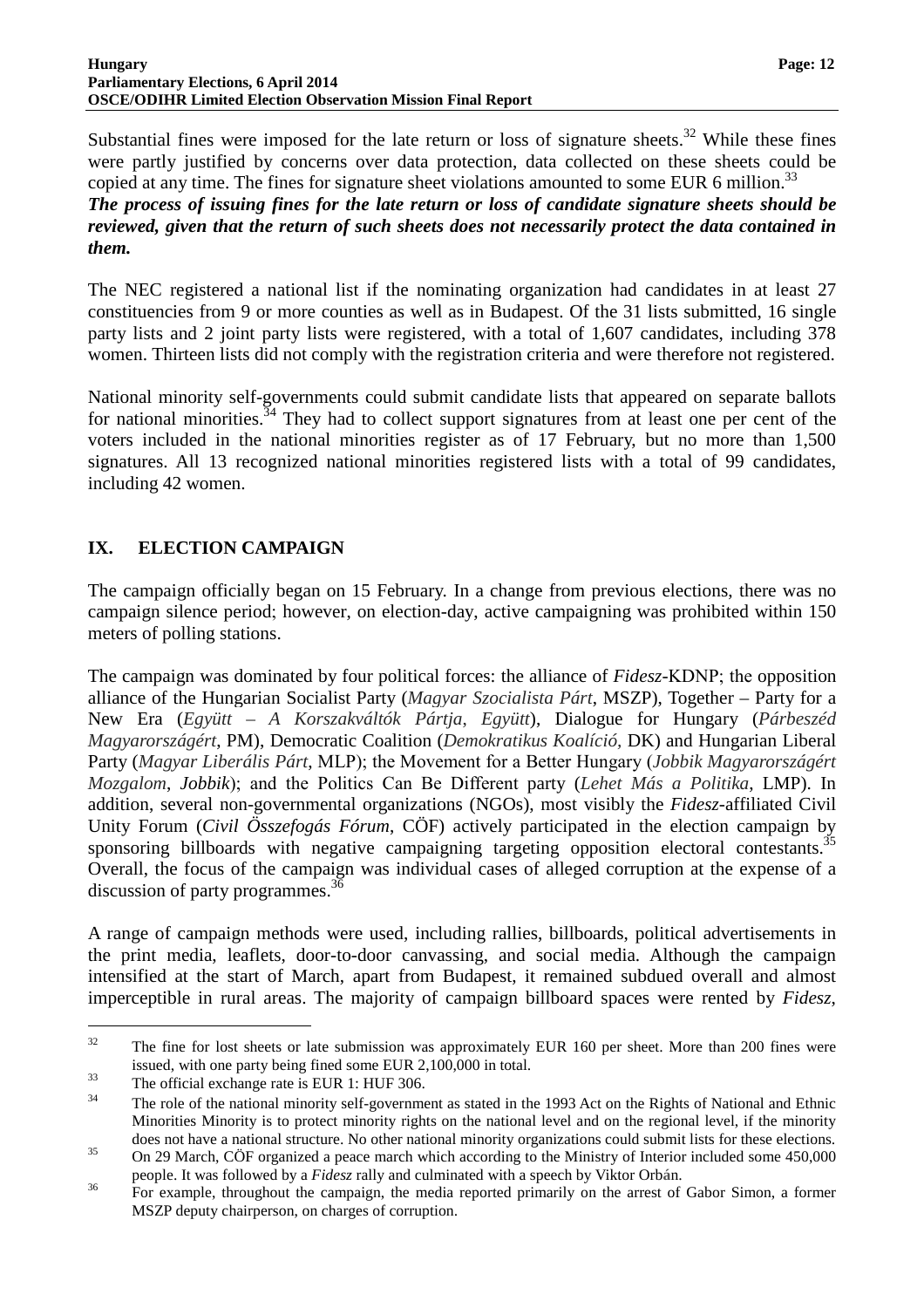#### **Hungary Page: 13 Parliamentary Elections, 6 April 2014 OSCE/ODIHR Limited Election Observation Mission Final Report**

although other parties had the possibility to do so. Opposition parties and candidates had limited access to broadcast media and public advertising space, including on billboards, lampposts and public buses, most of them owned by individuals affiliated with the government.<sup>37</sup> This contributed to an uneven playing field.<sup>38</sup> This restricted voters' access to information and, thus, potentially their ability to make an informed choice.<sup>39</sup> In addition, some OSCE/ODIHR LEOM interlocutors expressed concerns about losing their employment due to their political affiliation.

# *The authorities should issue clear and comprehensive guidelines on the use of public and private space for campaign purposes to ensure equal opportunity and sufficient access for all electoral contestants.*

Since March 2013, over a year prior to election day, the government conducted a campaign with the slogan "Hungary is performing better." According to government officials, the cost of the campaign in 2013-2014 was EUR 4.5 million. It then sold the rights to use this slogan to *Fidesz* for EUR 640, after which the government and *Fidesz* ran advertisements which were strikingly similar. On 18 March 2014, the Supreme Court ruled that the government's campaign constituted political advertising and overlapped with the *Fidesz* campaign in content and form.<sup>40</sup> Several *Fidesz*governed municipalities also campaigned in favour of the ruling party in a similar manner.<sup>41</sup> During the campaign, the *Fidesz*-led government sent notification letters to potential voters informing them of the savings that resulted from the government's initiative to decrease public utility prices, which was also a key feature of the *Fidesz* campaign. The government's campaign on behalf of *Fidesz* is at odds with paragraph 5.4 of the 1990 OSCE Copenhagen Document, which calls for a clear separation of State and political party.

*The authorities should develop and implement safeguards to ensure a clear separation between the State and party, so as to prevent candidates from unduly using the advantage of their office for electoral purposes.* 

# **X. CAMPAIGN FINANCE**

 $\overline{a}$ 

Contestants can use public and private funds for campaign purposes. The main law regulating campaign finance is the 2011 Transparency of Campaign Costs Related to the Election of the Member of the National Assembly Act, which addresses public contribution and expenditure limits,

<sup>37</sup> Prominent billboard companies, such as Euro Publicity, *Publimont* and Euro AWK, maintained close business ties with *Fidesz*

<sup>&</sup>lt;sup>38</sup> A government decree was extended at the start of the campaign to prohibit political ads on lampposts on public roads or open roads within 100 meters of a highway or primary route. Nevertheless, the government and some *Fidesz*-affiliated municipalities, such as *Salgotarjan*, advertised on lampposts claiming their advertisements were not political. The Supreme Court later overturned the part of the decree forbidding political parties to use lampposts. Article 143a of the Elections Procedure Act contains rules on the placement of posters on walls and fences, but is silent on the necessity to obtain permission from the owners of lampposts.

<sup>&</sup>lt;sup>39</sup> Paragraph 7.7 of the 1990 OSCE Copenhagen Document provides that "political campaigning should be conducted in a fair and free atmosphere in which neither administrative action, violence nor intimidation bars the parties and the candidates from freely presenting their views and qualifications, or prevents the voters from learning and discussing them or from casting their vote free of fear of retribution."

<sup>40</sup> The suit was filed by *Együtt* against TV2 for violating the law by broadcasting campaign advertising. The Supreme Court prohibited TV2 from further broadcasting this spot. The decision was not fully implemented and TV2 continued to broadcast essentially the same advertisement until a second complaint was upheld by the NEC on 27 March. No fines were issued to TV2 for the violations.

<sup>&</sup>lt;sup>41</sup> OSCE/ODIHR LEOM long-term observers (LTOs) reported on the use of municipality funded media outlets to campaign in favour of *Fidesz*, for example, in Budapest and Nyiregyhaza municipality.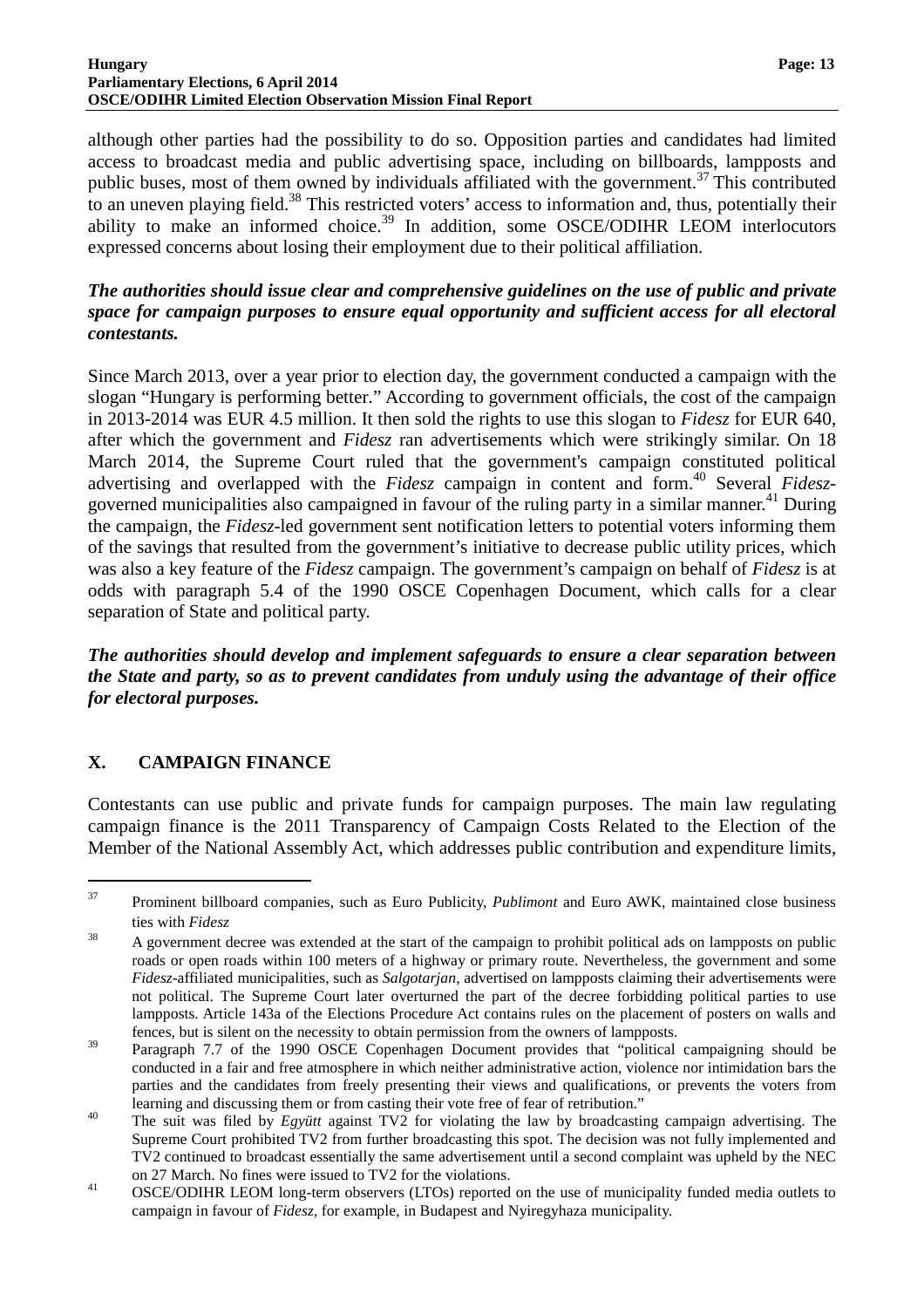#### **Hungary Page: 14 Parliamentary Elections, 6 April 2014 OSCE/ODIHR Limited Election Observation Mission Final Report**

but only establishes limited reporting requirements. Private donations to parties and party candidates are regulated by the 2012 Act on the Operation and Financial Management of Political Parties. These new campaign finance laws partly address prior OSCE/ODIHR recommendations to strengthen transparency and accountability and were largely welcomed by OSCE/ODIHR LEOM interlocutors. However, the legislation lacks basic transparency requirements<sup>42</sup> and does not regulate third party campaigning or donations to independent candidates. As well, certain OSCE/ODIHR LEOM interlocutors noted the lack of private donations limits.<sup>43</sup> There is no requirement for dedicated bank accounts for campaign purposes. There are also no templates for reporting, which may result in inconsistencies.

*The regulatory framework for campaign finance should be reviewed to take account of the gaps and ambiguities identified in this report, as well as by the Council of Europe's Group of States against Corruption (GRECO). In particular, they could consider the possibility of introducing limits for private donations, establish dedicated bank accounts for electoral contestants, and ensure that requirements apply to all candidates and parties. Consideration could be given to consolidating all campaign finance legislation in a single law.* 

Each candidate could spend a maximum of EUR 16,000 for his or her election campaign. Each candidate in a single-member constituency could receive up to some EUR 3,200 in public funds, depending on the total number of candidates the nominating organization registered across the country. Additional public financial support is given to the political parties that register candidates in the constituencies and to the national minority self-governments that register lists.<sup>44</sup> If a candidate does not obtain at least two per cent of the vote in their constituency, they are obliged to repay their public funding; such obligations do not exist for political parties that receive public financial support.

The legislation obliges press outlets to publicise prices for political advertisements and prohibits private broadcasters from airing paid advertisements. Although the bulk of campaign expenses were allotted to outdoor advertising, companies were not required to publicize price lists for outdoor advertising.<sup>45</sup>

During the campaign, the financial activities of contestants involved in the campaign were not monitored by any state institution. Contestants must only publish financial reports 60 days after the election results are official. In response to a GRECO recommendation, the law introduced penalties for failure to report or for exceeding the campaign spending limit.<sup>46</sup> Parties that win seats are audited by the State Audit Office (SAO) within one year of the elections. However, this does not

<sup>&</sup>lt;sup>42</sup> Article 7.3 of the United National Convention Against Corruption provides that "Each State Party shall also consider taking appropriate legislative and administrative measures, consistent with the objectives of this Convention and in accordance with the fundamental principles of its domestic law, to enhance transparency in the funding of candidatures for elected public office and, where applicable, the funding of political parties."

<sup>&</sup>lt;sup>43</sup> Only donations over EUR 1,600 must be disclosed in party annual reports. Paragraph 175 of the 2010 OSCE/ODIHR and Venice Commission Guidelines on Political Party Regulations states that a "reasonable limitations on private contributions may include the determination of a maximum level that may be contributed by a single donor. Such limitation has been shown to be effective in minimizing the possibility of corruption or the purchasing of political influence."

<sup>&</sup>lt;sup>44</sup> Parties are eligible to receive between EUR 500,000 and EUR 2 million depending on the number of candidates registered in single-mandate constituencies.

<sup>45</sup> According to *Kantar Media*, a media and marketing monitoring agency, the outdoor campaign activities of the contestants account for EUR 8.3 million which is 85 per cent of the total amount spent for campaigning. In addition, in January-March 2014, the state-owned companies spent an estimated of EUR 6.5 million for advertising.

<sup>&</sup>lt;sup>46</sup> See GRECO Evaluation Report on Hungary, 20 June 2012.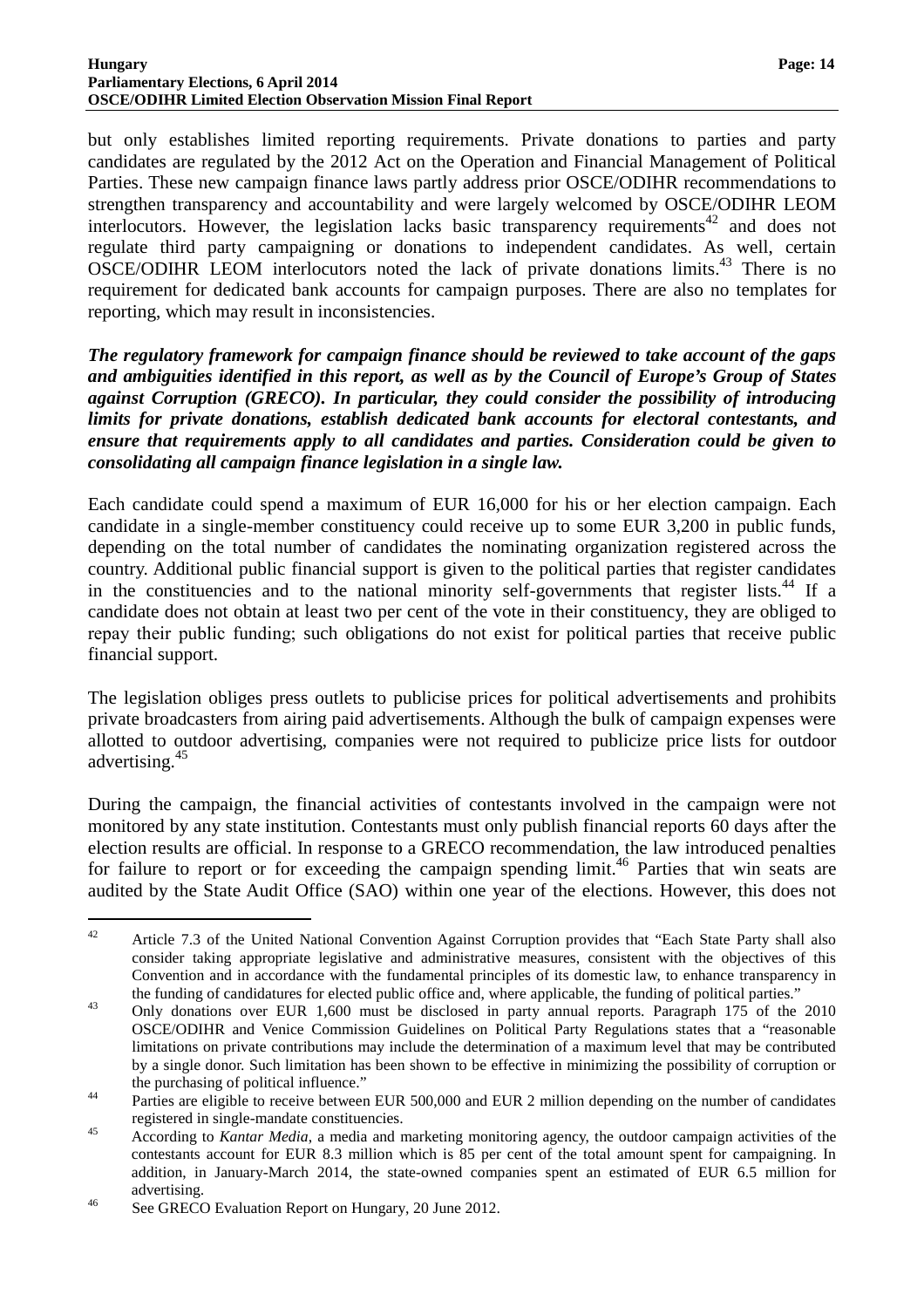#### **Hungary Page: 15 Parliamentary Elections, 6 April 2014 OSCE/ODIHR Limited Election Observation Mission Final Report**

extend to contestants who did not win seats in the parliament.<sup>47</sup> This timeline is at odds with international good practice and limits the transparency and accountability of campaign finance.<sup>48</sup>

*Consideration could be given to introducing interim reporting as well as shorter reporting deadlines, in line with international good practice.* 

*The legal framework should be amended to have clear oversight and monitoring powers assigned to the State Audit Office. Timely oversight mechanisms for campaign finance violations during the campaign could also be provided.* 

Some NGOs were actively involved in the election campaign, erecting billboards or holding campaign events. The CÖF, which targeted several opposition leaders through posters and billboards with negative campaigning, conducted an outdoor advertising campaign that, according to OSCE/ODIHR LEOM interlocutors, cost an estimated EUR 1.5 million. The costs of third-party activities are not reported and are not subject to SAO oversight, thereby circumventing campaign finance regulations. $49$ 

*Any campaigning by third-parties in the electoral process could be subject to campaign finance legislation.*

# **XI. MEDIA**

 $\overline{a}$ 

### **A. THE MEDIA ENVIRONMENT AND LEGAL FRAMEWORK FOR THE MEDIA**

Media conduct during the election campaign is primarily regulated by the Election Procedures Act, as well as by the Freedom of the Press and the Fundamental Rules of Media Content Act and the Act on Media Services and Mass Media. The latter was revised on 24 May 2012. The OSCE Representative on Freedom of the Media (RFoM) has drawn attention to several provisions of the legislation that can curb media pluralism and put the media at risk of political control. At the same time, the OSCE RFoM stressed that a number of key areas remained unaddressed, including "the ways of nomination and appointment of the President and members of the Media Authority and Media Council, and their power over content in the broadcast media, as well as the prospect of very high fines that can lead to self-censorship among journalists."<sup>50</sup>

Media regulations impose an obligation to provide fair and balanced political coverage for all public media. The public broadcaster is obliged to provide free airtime to contestants. Private media is no longer entitled to air paid political advertisements, but can provide free airtime to all electoral contestants on an equal basis, although none chose to do so in these elections. A constitutional amendment prohibited paid political advertisement in the broadcast media, despite a Constitutional Court decision ruling that such provisions unduly restricted freedom of expression and the media. In the current media environment, the absence of other political advertisements on nationwide commercial television, combined with a significant amount of government advertisements,

<sup>&</sup>lt;sup>47</sup> The SAO can only audit parties not represented in the parliament only upon the request of other contestants.

Paragraph 200 of the 2010 OSCE/ODIHR and Venice Commission Guidelines on Political Party Regulation provides that: "[r]eports on campaign financing should be turned in to the proper authorities within a period of no more than 30 days after the elections."

<sup>&</sup>lt;sup>49</sup> See Recommendation CM/Rec(2007)14 of the Committee of Ministers to member states on the legal status of non-governmental organizations in Europe, at: https://wcd.coe.int/ViewDoc.jsp?id=1194609.

<sup>&</sup>lt;sup>50</sup> See the press release of the OSCE RFoM from 25 May, 2012 at: http://www.osce.org/fom/90823.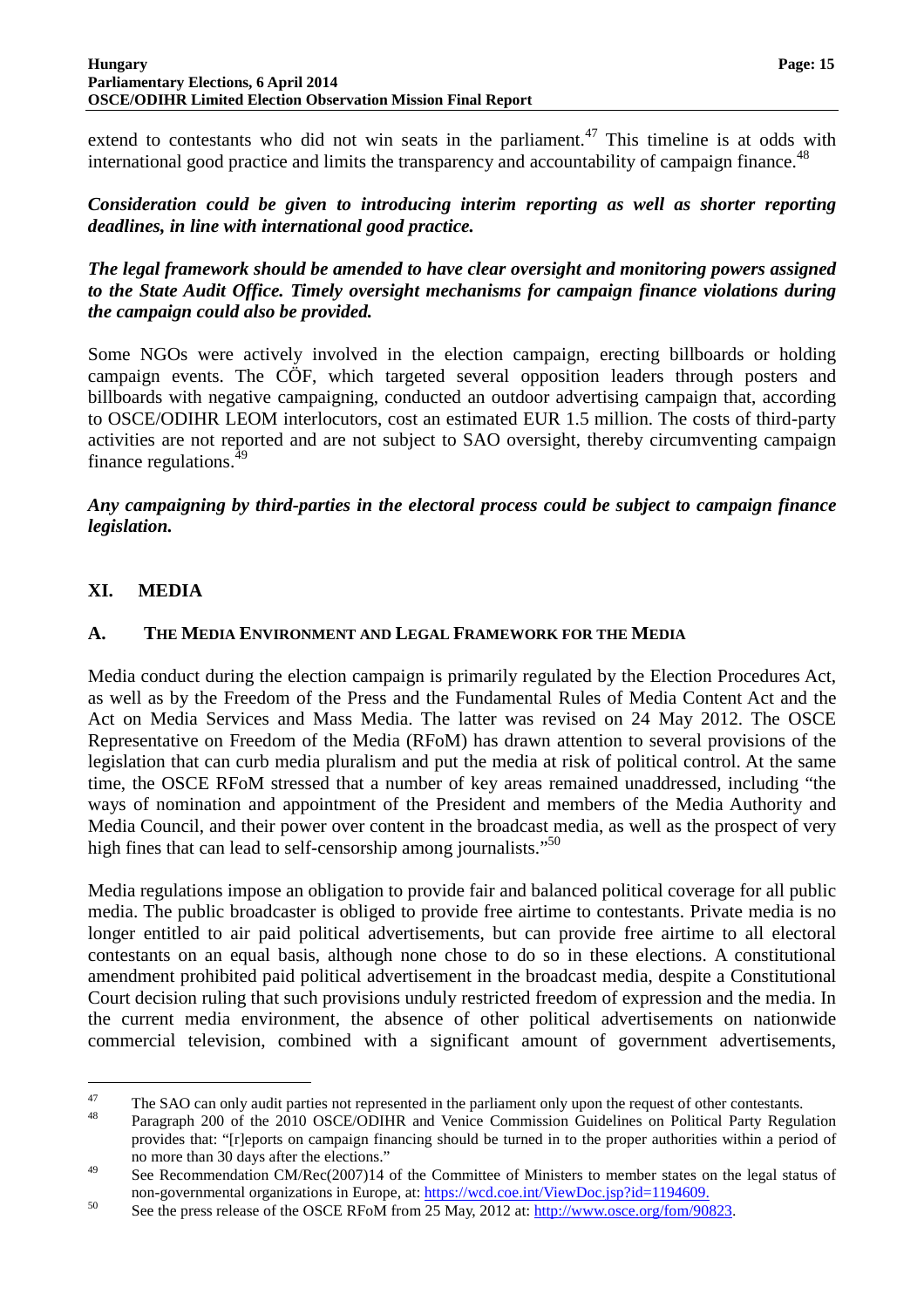#### **Hungary Page: 16 Parliamentary Elections, 6 April 2014 OSCE/ODIHR Limited Election Observation Mission Final Report**

undermined the equal and unimpeded access of contestants to the media, which is at odds with paragraph 7.8 of the 1990 OSCE Copenhagen Document.<sup>51</sup>

# *In the current media environment, in order to foster equal opportunities for contestants, consideration could be given to amending the law to provide for both free and paid political advertising in broadcast media.*

### *Provisions in the legal framework that can be used to provide for the broadcasting of government advertisements during an election campaign should be amended in order to prevent the governing party having an undue campaign advantage.*

The media environment is characterized by numerous broadcast and print outlets,  $52 \text{ most openly}$ associated with either the right or left of the political spectrum. Few media outlets are considered by OSCE/ODIHR LEOM interlocutors to be independent.<sup>53</sup> Political pluralism is undermined by an increasing number of outlets directly or indirectly owned by businesspeople associated with *Fidesz* and by the allocation of state advertising to these media outlets. Journalists critical of the government informed the OSCE/ODIHR LEOM that the potential withdrawal of state or private advertising threatens the economic viability of media outlets and results in self-censorship and a lack of critical reporting of government activities.<sup>54</sup> On the local level, OSCE/ODIHR LEOM observers noted that municipality-funded media outlets were campaigning in favour of the party or candidate in power in the respective region.<sup>55</sup> Furthermore, market-leading television stations have an entertainment-oriented profile with limited political information in news and current affairs programmes. However, independent news sources are available on the Internet and contribute to pluralism in the public sphere.

### *State advertisement contracts should be procured transparently and be subject to audit by an independent body. Consideration could be given to allocating state advertising only to outlets that require full transparency of media ownership and compliance with an internal code of conduct and self-regulation.*

The lack of critical reporting about the government in broadcast media is exacerbated by a lack of independence in the public broadcaster, MTVA (Public Service, Media Support and Asset Management Fund). Legislation adopted in 2010 does not guarantee the financial and editorial independence of MTVA. The Director Generals of all public service media, including the National News Agency (MTI), are nominated by the head of the Media Council, part of the newly established media supervisory body. The Media Council is appointed by a two-thirds majority in

<sup>&</sup>lt;sup>51</sup> Paragraph 7.8 of the 1990 OSCE Copenhagen Document requires participating States to "provide that no legal or administrative obstacle stands in the way of unimpeded access to the media on a non-discriminatory basis for all political groupings and individuals wishing to participate in the electoral process."

<sup>&</sup>lt;sup>52</sup> According to the Media Council, there are 212 radio and 492 television channels, including national, regional, local and small community broadcasters. The number of printed press publications is 3,359.

<sup>53</sup> According to paragraph 13 of the 2011 UNHRC General Comment No. 34 "free, uncensored and unhindered press or other media is essential in any society to ensure freedom of opinion and expression and the enjoyment of other Covenant rights."

<sup>54</sup> Several journalists informed the OSCE/ODIHR LEOM that some commercial advertisers were approached by people close to the government, who suggested that they shift their advertising from certain media outlets to government-friendly ones.

<sup>55</sup> Paragraph 1 of the 1983 UNHRC General Comment No. 10 on Article 19 of the ICCPR, provides for the protection of the "right to hold opinions without interference." Furthermore, paragraph 16 of the 2011 UNHRC General Comment No. 34 provides that "States parties should ensure that public broadcasting services operate in an independent manner". In this regard, States parties should guarantee their independence and editorial freedom. They should provide funding in a manner that does not undermine their independence."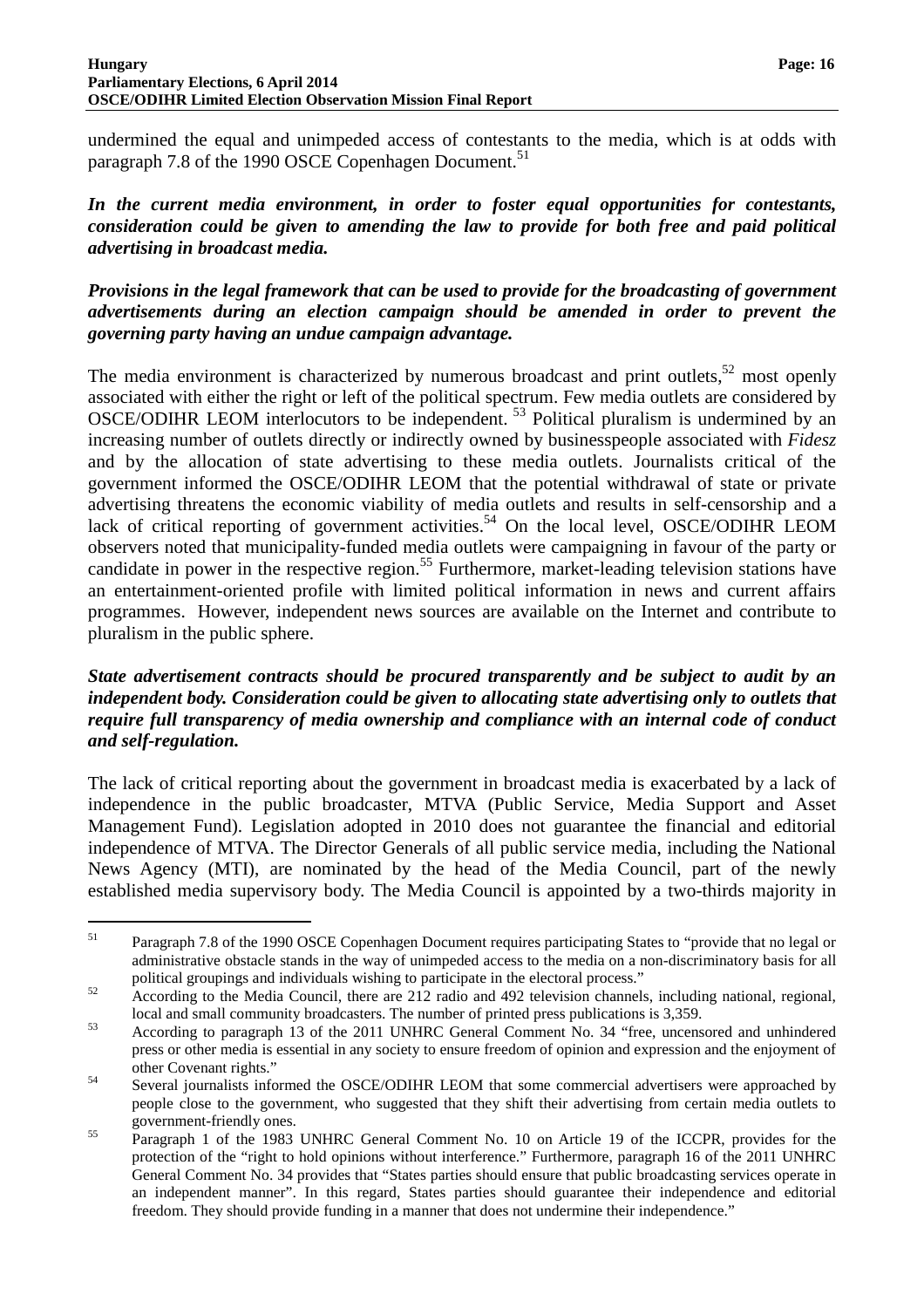parliament. Furthermore, the law foresees the MTI as the exclusive news source for all public service broadcasters. In addition, media outlets that cannot afford paid-subscription news agencies use MTI's offer to download and republish news and photos for free.

### *Public media, including at the local level, should be subject to strict rules prohibiting government interference. Internal pluralism should be guaranteed and supervision could be provided by an independent body representing all relevant stakeholders.*

Media professionals informed the OSCE/ODIHR LEOM that the absence of cross-party membership within the Media Council, coupled with significant sanctioning power, creates a fear of arbitrary interference among the media.<sup>56</sup> Furthermore, there is a lack of legal certainty due to unclear provisions of what constitutes "balanced coverage" in broadcast news.

The Media Council did not take any decisions on complaints filed regarding the "balanced coverage" requirement during the campaign, although at least one complaint was filed during that period.<sup>57</sup> However, in several cases, the NEC and Supreme Court took decisions on editorial content, despite the sole jurisdiction for such cases being vested in the Media Council. On 27 March, the NEC ruled that the commercial television channel ATV and the newspaper *Népszabadság* could not hold a debate for prime ministerial candidates without inviting *Jobbik*. 58 On 1 April, this decision was upheld by the Supreme Court on the grounds that the debate was considered to be a method of campaigning "capable of influencing … choices." No debates took place between prime ministerial candidates. Television station journalists informed the OSCE/ODIHR LEOM that the *Fidesz* leader, Victor Orbán, refused to participate in any debates.

### *Article 13 of the Freedom of the Press and the Fundamental Rules of Media Content Act should be amended in order to provide for a precise definition of what constitutes "balanced coverage" in broadcast news.*

*The provision for "balanced coverage" should be overseen by a genuinely independent implementing body. It should act upon complaints or ex officio upon monitored violations in a timely manner. Remedies imposed by the body should not prevent the media from carrying out their activities or encourage self-censorship among journalists.* 

On 5 November 2013, parliament adopted changes to the Criminal Code on the preparation and distribution of potentially defamatory video or sound recordings that carry penalties of up to threeyears imprisonment. This contributed to an environment of uncertainty and self-censorship.<sup>59</sup>

<sup>&</sup>lt;sup>56</sup> The Media Council has broad powers to impose and execute sanctions for infringing media regulations. Fines must be paid before an appeal against the sanction may be reviewed. According to a Council of Europe expert report, the sanction regime lacks proportionality and legal certainty. See: http://hub.coe.int/c/document\_library/get\_file?uuid=fbc88585-eb71-4545-bc5d-b727e35f59ae&groupId=10227.

<sup>&</sup>lt;sup>57</sup> The deadline for the Media Council to decide upon complaints could be extended to 23 days, which did not guarantee effective remedy in a 50-day campaign period. The Media Council informed the OSCE/ODIHR LEOM that on 25 March, *Jobbik* filed a complaint on the lack of "balanced coverage" on National Remembrance Day. In 2014, prior to the campaign, it received five other complaints on the "balanced coverage" provision, of which four were filed by *Jobbik*. These four complaints were rejected and one refused on formal grounds.

<sup>58</sup> On 4 April, the NEC fined TV2 approximately EUR 16,600 for not covering *Jobbik* in a news programme. However, a complaint filed jointly by MSZP-*Együtt*-PM-DK-MLP against MTI for not covering a press conference which addressed the "false facts in the financial statement" of a member of parliament from *Fidesz*, while press conferences on the criminal charges against a former MSZP member were reported on 43 separate occasions, was rejected by the NEC on formal grounds.

<sup>&</sup>lt;sup>59</sup> See, for example, the press release of the OSCE RFoM on 6 November 2013: "Higher prison sentences for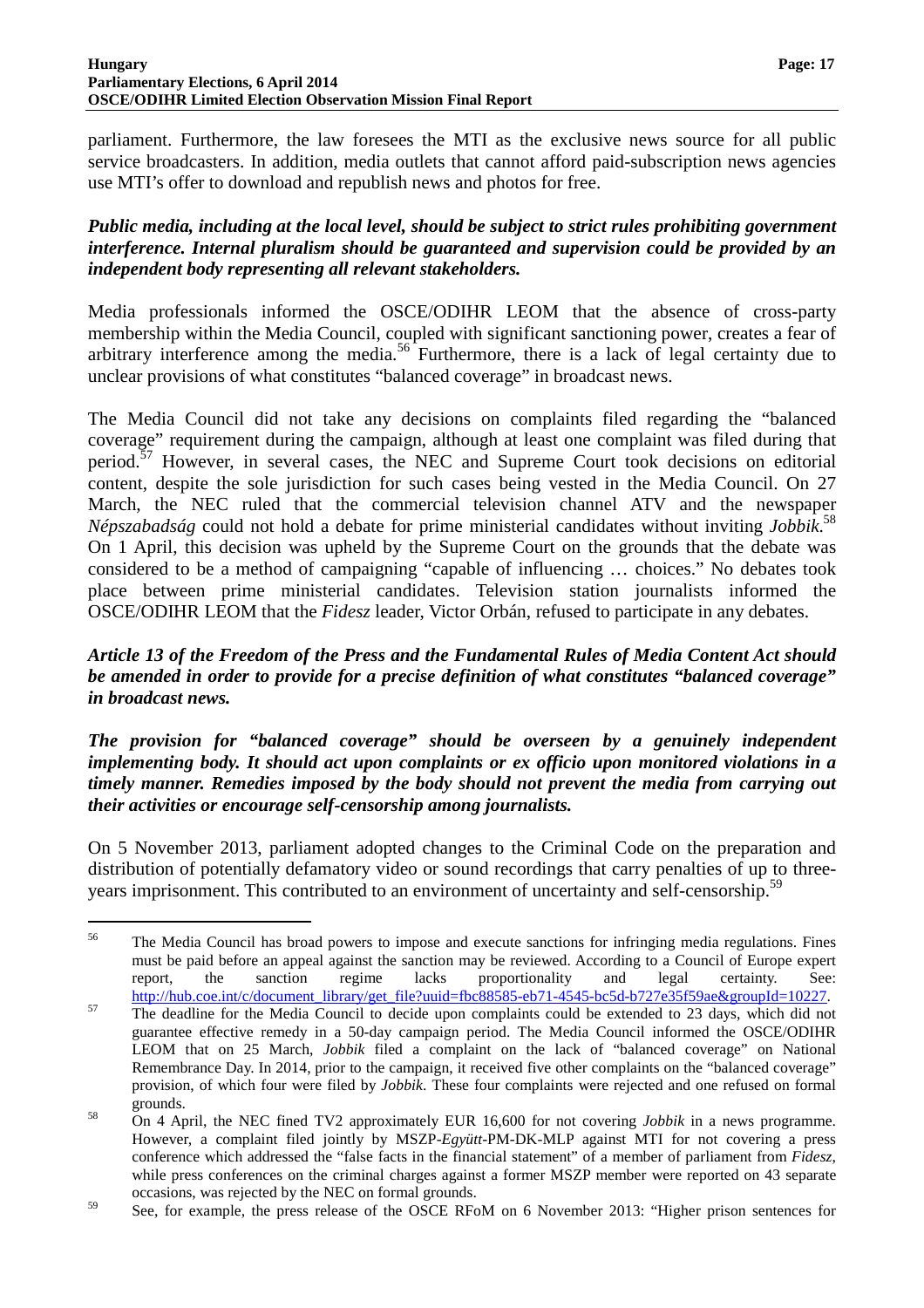*Criminal defamation provisions should be repealed in favour of civil sanctions designed to restore the reputation harmed. Sanctions should be strictly proportionate to the actual harm caused and the law should prioritize the use of non-pecuniary remedies.* 

#### **B. MEDIA COVERAGE OF ELECTIONS Click Here to Read Media Monitoring Results**

MTVA adhered to its legal obligation to provide 600 minutes of free airtime on each public broadcaster, divided among the candidate lists. Constitutional provisions permitting commercial television stations to air only unpaid political advertising led to an absence of political advertising on commercial television with nationwide coverage. However, government advertisements were broadcast on television, propagating the same slogan as *Fidesz* until 18 March (see *Election*   $Campalign$ <sup>60</sup>

The OSCE/ODIHR LEOM undertook a qualitative and quantitative media monitoring analysis of campaign coverage of five newspapers and five television channels.<sup>61</sup> The media monitoring results show that three out of the five monitored television stations, including the public TV M1, displayed a significant bias towards *Fidesz* in their news programmes. Almost all the *Fidesz* campaign was covered in a positive tone, while the opposition alliance was covered mostly in a negative tone.<sup>62</sup> However, M1 gave a higher amount of coverage to the opposition alliance.<sup>63</sup> The coverage of the opposition alliance on *Hír* TV and TV2 was also negative with 80 per cent and 49 per cent respectively. The market-leading RTL Klub covered *Fidesz* in both positive and negative tone 45 per cent of the time monitored. The opposition alliance received 42 per cent positive and 33 per cent negative tone. However, the amount of campaign coverage on RTL was limited.<sup>64</sup> Other contesting parties, including the LMP and *Jobbik*, received considerably less coverage. On M1 *Jobbik* received 5 per cent of coverage, and LMP 3 per cent of coverage. *Hir* TV only allotted 2 per cent of coverage to *Jobbik* and 1 per cent of coverage to LMP. On TV2 *Jobbik* received 1 per cent of coverage, and LMP 3 per cent of coverage.

Two of the monitored print media outlets, *Népszabadság* and HVG, expressed substantial criticism of *Fidesz*, while *Blikk*, *Metropol* and *Magyar Nemzet* displayed a bias towards the ruling party.

# **XII. CITIZEN AND INTERNATIONAL ELECTION OBSERVATION**

 $\overline{a}$ 

Despite previous OSCE/ODIHR recommendations, the law does not provide for citizen non-party observers at any stage of the electoral process, which is at odds with OSCE commitments.<sup>65</sup>

defamation may restrict media freedom in Hungary, warns OSCE representative." See: http://www.osce.org/fom/107908.

<sup>&</sup>lt;sup>60</sup> These advertisements formed a total of almost three hours on four channels monitored by the OSCE/ODIHR LEOM. TV2 did not fully comply with the Supreme Court decision against the channel. The laws do not establish sanctions for noncompliance.

<sup>61</sup> The media outlets monitored were: M1 ATV, *Hír*, RTL Klub and TV2. The monitored print media include *Blikk*, HVG, *Magyar Nemzet*, *Metropol* and *Népszabadság*. Monitoring took place from 11 March to 6 April.

<sup>62</sup> On M1, 84 per cent of opposition alliance coverage was negative and only 5 per cent of *Fidesz* campaign coverage was negative.

<sup>63</sup> M1 devoted 47 per cent of its campaign coverage in news programmes to the Alliance while *Fidesz* received 38 per cent. Other contestants received significantly less coverage. The figures refer to the coverage of the campaign of political actors, excluding institutional coverage.

<sup>&</sup>lt;sup>64</sup> RTL Klub provided less than four hours campaign coverage of political actors in news during the entire monitored period, which averages about eight minutes a day.

<sup>&</sup>lt;sup>65</sup> Paragraph 8 of the 1990 OSCE Copenhagen Document provides that "the presence of observers, both foreign and domestic, can enhance the electoral process for States in which elections are taking place."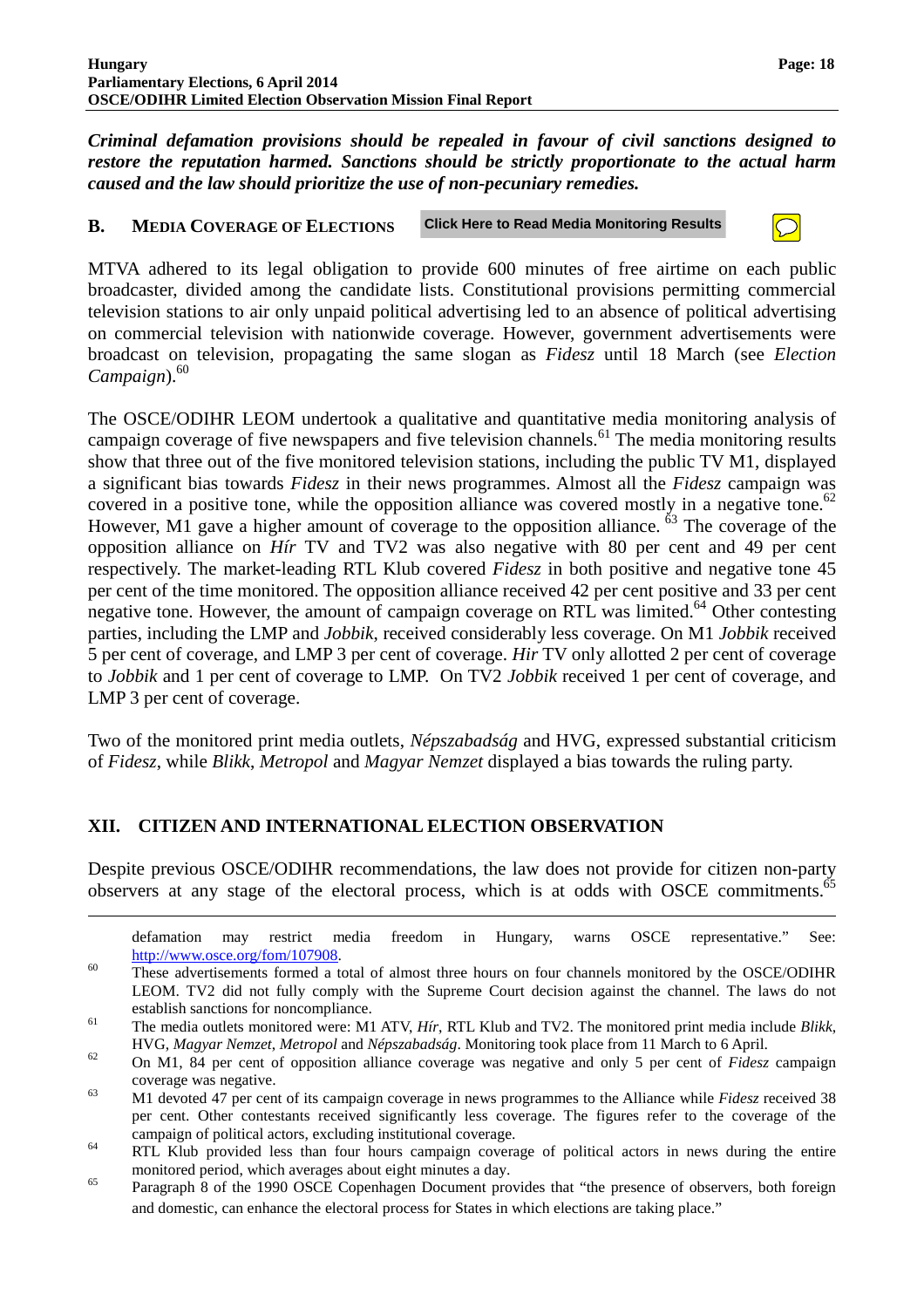#### **Hungary Page: 19 Parliamentary Elections, 6 April 2014 OSCE/ODIHR Limited Election Observation Mission Final Report**

However, organizations that registered candidates have the right to appoint members to the NEC with voting right. They may also appoint up to five observers to observe the NEO to verify postal voting procedures, except those nominating national minority lists. National minority list appointees to the NEC may only participate on issues relating to national minorities.

### *The election law should be amended to allow observation by citizen non-party observers of all stages of the electoral process, in accordance with OSCE commitments.*

Political entities registered within each constituency could appoint PSC representatives. In a positive development, the Election Procedures Act now enables international observers to observe the entire process, thereby addressing a prior OSCE/ODIHR recommendation.

# **XIII. COMPLAINTS AND APPEALS**

The Election Procedure Act allows voters and contestants to lodge complaints, but sets out new formal requirements. The CoECs and NEC serve as a first instance for reviewing most electionrelated complaints. CoEC decisions can be appealed to the NEC, while all NEC decisions can be appealed to the Supreme Court. Its decision is final, unless appealed to the Constitutional Court based on the applicant alleging a violation of a constitutional right. All complaints must be received and decided on within three days.

Over 900 complaints and appeals were dealt with by the NEC. At least 65 per cent were rejected on formal grounds. Any technical mistake in complainants' applications led to rejections with no ability to redress the errors.<sup>66</sup> The NEC also denied the review of some 75 complaints on formalistic grounds alleging electoral fraud in the signature collection process, stating that parties copied, exchanged or sold signature support sheets for party registration purposes, without voters' consent.<sup>67</sup> The NEC did not investigate the allegations and only forwarded them to the police after extensive media coverage of the issue, despite its primary task of ensuring the fairness and legality of elections, as stated in Article 14 of the Election Procedure Act.<sup>68</sup>

Election day complaints mainly concerned a lack of access for out-of-country voters and over 90 per cent were rejected on formal grounds. The results of two constituencies were appealed to the NEC, which upheld the CoEC decisions in both cases. One was further appealed to the Supreme Court and also upheld.

The Constitutional Court received 64 complaints and the Supreme Court 244. The majority of decisions appealed to these courts were also dismissed on formal grounds and largely without being

<sup>&</sup>lt;sup>66</sup> Complaints were routinely refused on the grounds of the complainant not providing an ID or registration number, incorrectly entering their address, or not mentioning the exact article of the Election Procedure Act breached.

 $\frac{67}{100}$  These also included complaints that did not specify the exact articles of the law allegedly violated, complaints that had a wrong date or inaccurate address, and complaints that were not made on time. However, on 27 March, a complaint filed regarding a demonstration against the president of the National Bank was accepted and the NEC ruled in favour of the petitioner even though it was submitted directly to the NEC, instead of to the CoEC. It also included a date that was incorrect by months and evidence in the form of a hyperlink, and with questionable connection to the election campaign.

<sup>68</sup> Some CoECs forwarded such cases to the police locally.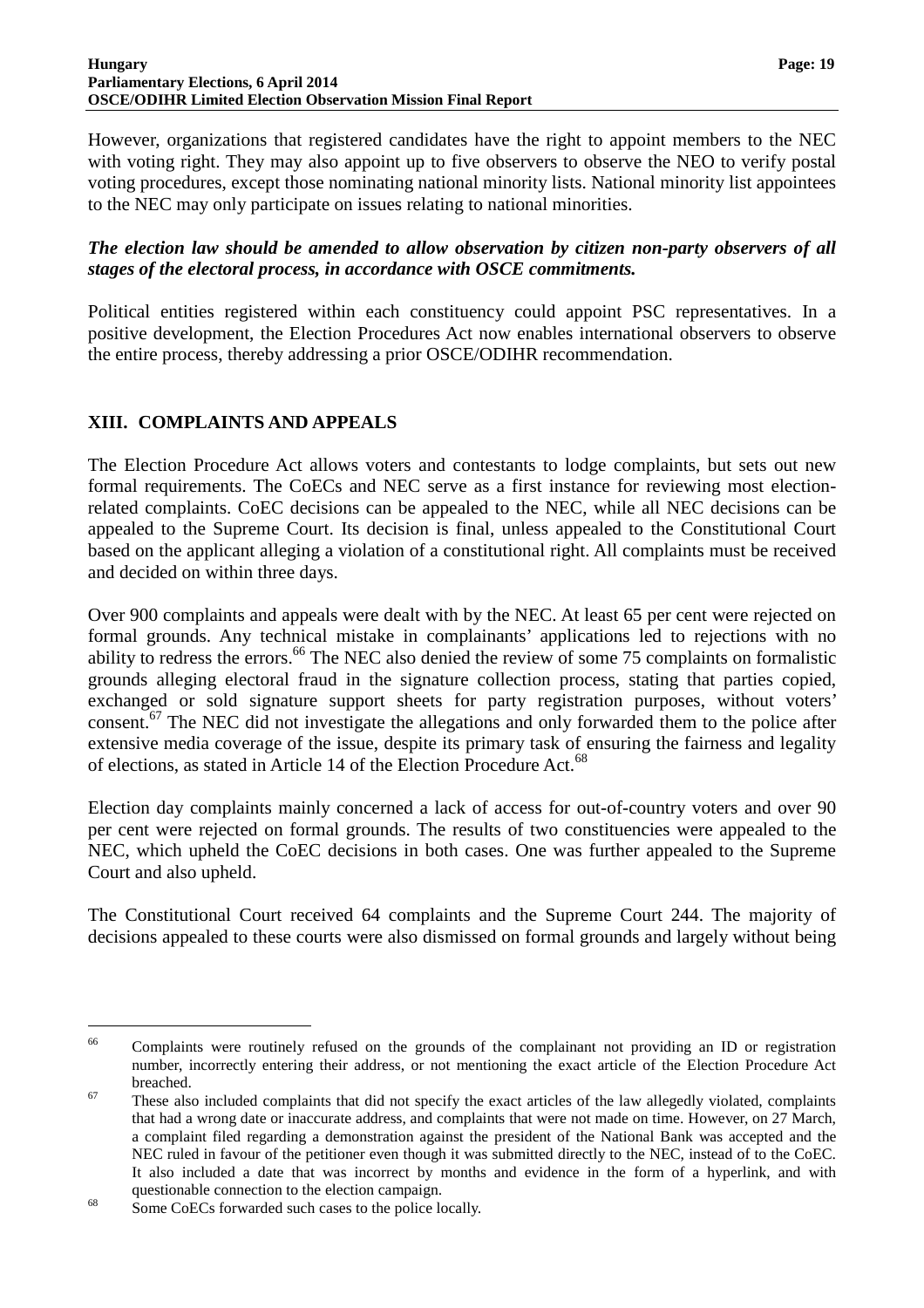examined on the merits, and never in an open hearing.<sup>69</sup> The lack of public and transparent hearings is a concern and is not in line with the OSCE commitments.<sup>70</sup>

# *The resolution of electoral disputes should be transparent in all jurisdictions, with the parties concerned able to attend public hearings.*

The rejections of complaints on formal grounds plus an obligatory legal representative to file cases with the Supreme Court often left complainants without effective consideration of their claims, which is at odds with paragraph 5.10 of 1990 OSCE Copenhagen Document.<sup>71</sup> In addition, some NEC and court decisions contradicted legislation and led to legal uncertainty.<sup>72</sup>

### *In order to ensure effective legal redress, election commissions and courts should refrain from handling complaints formalistically and should give thorough and impartial consideration to these cases. Decisions should be made in a consistent manner and within their jurisdiction. In addition, consideration should be given to removing the requirement for legal representation in each case.*

Two important cases were rejected by the Constitutional Court near the start of the election campaign on the grounds that complainants were not directly affected.<sup>73</sup> One such case concerned the unequal treatment of voters abroad, and the second case argued that electoral rights were violated by restricting the placement of posters by governmental decree, contrary to the Election Procedures Act. The Supreme Court provided a divergent judgment on the latter issue by upholding one case, while overruling the other.<sup>74</sup> The Supreme Court did not consider this issue significant enough to set a precedent on how posters were to be accepted generally in the campaign. Furthermore, the judgment was not fully enforced as local authorities continued to take posters down on the basis of by-laws or their own rules until as late as election day.

### *To enhance legal stability, the Supreme Court should oversee the interpretation of legislation and apply decisions consistently. In addition, the law should provide for enforcement mechanisms for Supreme Court decisions to ensure they are fully implemented.*

Since mid-February, police received 157 requests for criminal investigations, of which over a third alleged falsification or misuse of personal data from signature support sheets. Given that the

 $\frac{69}{70}$  One complaint requested an open Supreme Court hearing but the request was denied on formal grounds.

Paragraph 12 of the 1990 OSCE Copenhagen Document provides that "proceedings may only be held in camera in the circumstances prescribed by law and consistent with obligations under international law and international commitments." Also, see paragraph 6 of the 1984 UNHRC General Comment No. 13 on Article 14 of the ICCPR, which provides that "The publicity of hearings is an important safeguard in the interest of the individual and of society at large."

<sup>&</sup>lt;sup>71</sup> Paragraph 5.10 of the 1990 OSCE Copenhagen Document provides that "everyone will have an effective means" of redress against administrative decisions, so as to guarantee respect for fundamental rights and ensure legal integrity." Also, see section II.3.3b of the 2002 Venice Commission Code of Good Electoral Practice which recommends that "procedure must be simple and devoid of formalism, in particular concerning the admissibility of appeals."

<sup>&</sup>lt;sup>72</sup> For example, cases on ATV debate and TV2 news programmes, where the NEC and Supreme Court decided on editorial content. TV2 was sanctioned with the highest of only two discretionary fines issued by the NEC. As a non-judicial body without an adversarial procedure and relevant expertise, the NEC decided on free speech issues in a seemingly partial manner, such that the prime minister's statements criticizing the opposition was deemed free speech, while criticism of *Fidesz* candidates was deemed as false and prohibited.

<sup>&</sup>lt;sup>73</sup> The Constitutional Court and Supreme Court inconsistently used a "directly affected" criteria without any definition.

<sup>&</sup>lt;sup>74</sup> The court stated that only the Election Procedures Act can regulate political advertising and that campaign posters could be placed on lampposts.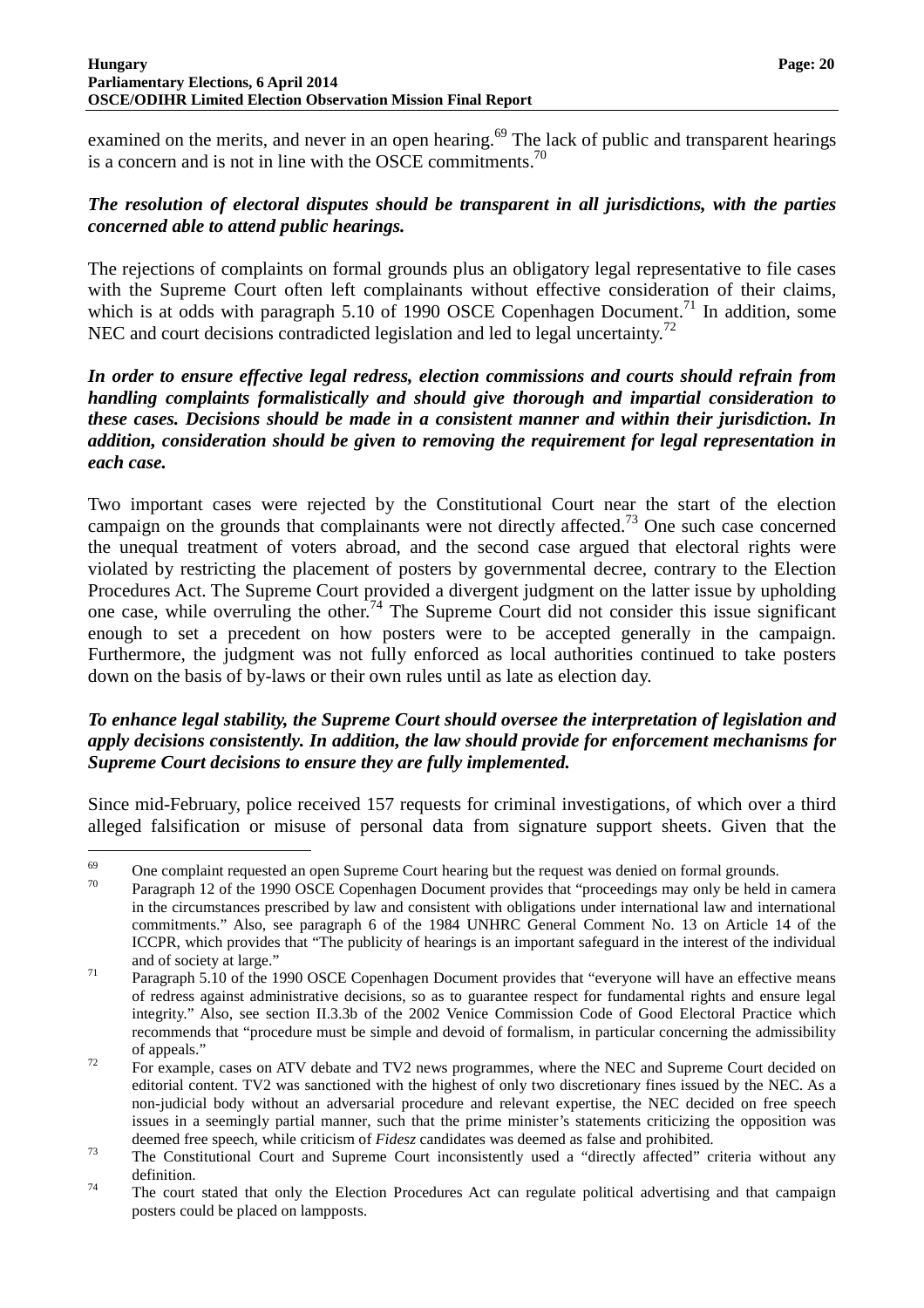investigation can take up to two years, timely and effective redress within the electoral timeframe is undermined.<sup>75</sup>

*Law enforcement bodies should ensure that persons who commit election-related offenses are promptly brought to justice. Consideration should be given to ensuring that the Criminal Procedure Code also provides for timely investigation and adjudication of cases.* 

# **XIV. PARTICIPATION OF WOMEN**

 $\overline{a}$ 

The Fundamental Law prohibits discrimination on gender grounds and notes that women and men have equal rights. Women remain largely under-represented in the parliament, with 9.1 per cent women parliamentarians in the outgoing parliament and 9.5 per cent in the newly-elected one,<sup>76</sup> while the OSCE average is 23 per cent.<sup>77</sup> There are no specific temporary special legislative measures, such as candidate quotas, to promote women's participation.<sup>78</sup> Only two parties, the LMP and MSZP, have internal policies to promote women on their candidate lists.

*Consideration could be given to introducing temporary special legislative measures to promote women candidates, including possibly introducing gender quotas for party lists that place women in winnable positions. Political parties could consider nominating a minimum number of candidates of each gender.*

Most contestants did not specifically address issues of gender equality in their programmes.<sup>79</sup> Emphasis was placed on traditional gender roles, with some prominent contestants discussing the importance of the family and explicit or implicit references to specific roles for men and women. Women were hardly visible in the media. Media monitoring of television stations showed that men featured in 93 per cent of the campaign coverage of political actors in the news, while women featured in only 7 per cent. In addition, several OSCE/ODIHR LEOM interlocutors expressed concern that current government policies reaffirm gender stereotypes that place women in the domestic sphere. $80$ 

The 2010 National Strategy for the Promotion of Gender Equality remains unimplemented, as do previous OSCE/ODIHR recommendations on implementing more effective measures for wider representation of women in parliament.

<sup>&</sup>lt;sup>75</sup> The Criminal Procedure Code does not set specific time limits for election-related cases, thus regular criminal investigation timeframes are applicable.

<sup>76</sup> In the newly elected parliament, two women members of parliament are from LMP and nine from *Fidesz*. According to the Inter-parliamentary Union, Hungary ranks 123 of 147 countries ranked. See: http://www.ipu.org/wmn-e/classif.htm.

<sup>&</sup>lt;sup>77</sup> See the OSCE/ODIHR, "A Comparative Study of Structures for Women MPs in the OSCE Region" at: http://www.osce.org/odihr/105940?download=true.

<sup>&</sup>lt;sup>78</sup> In paragraph 40.4 of the 1991 OSCE Moscow Document, participating States affirmed that it is their "goal to achieve not only *de jure* but *de facto* equality of opportunity between men and women and to promote effective measures to that end." See also Article 4 of the 1979 Convention on the Elimination of All Forms of Discrimination against Women (CEDAW), which states that the adoption "of temporary special measures aimed at accelerating de facto equality between men and women shall not be considered discrimination."

<sup>&</sup>lt;sup>79</sup> The LMP listed a quota for women in their platform. As well, the opposition alliance promised a one-third gender quota in parliament and 30 per cent quota for the national list and individual constituencies.

<sup>80</sup> Gender stereotyping is contrary to Article 5 of the 1979 CEDAW which stipulates that states "shall take all appropriate measures to modify the social and cultural patterns of conduct of men and women, with a view to achieving the elimination of prejudices and customary and all other practices which are based on the idea of the inferiority or the superiority of either of the sexes or on stereotyped roles for men and women."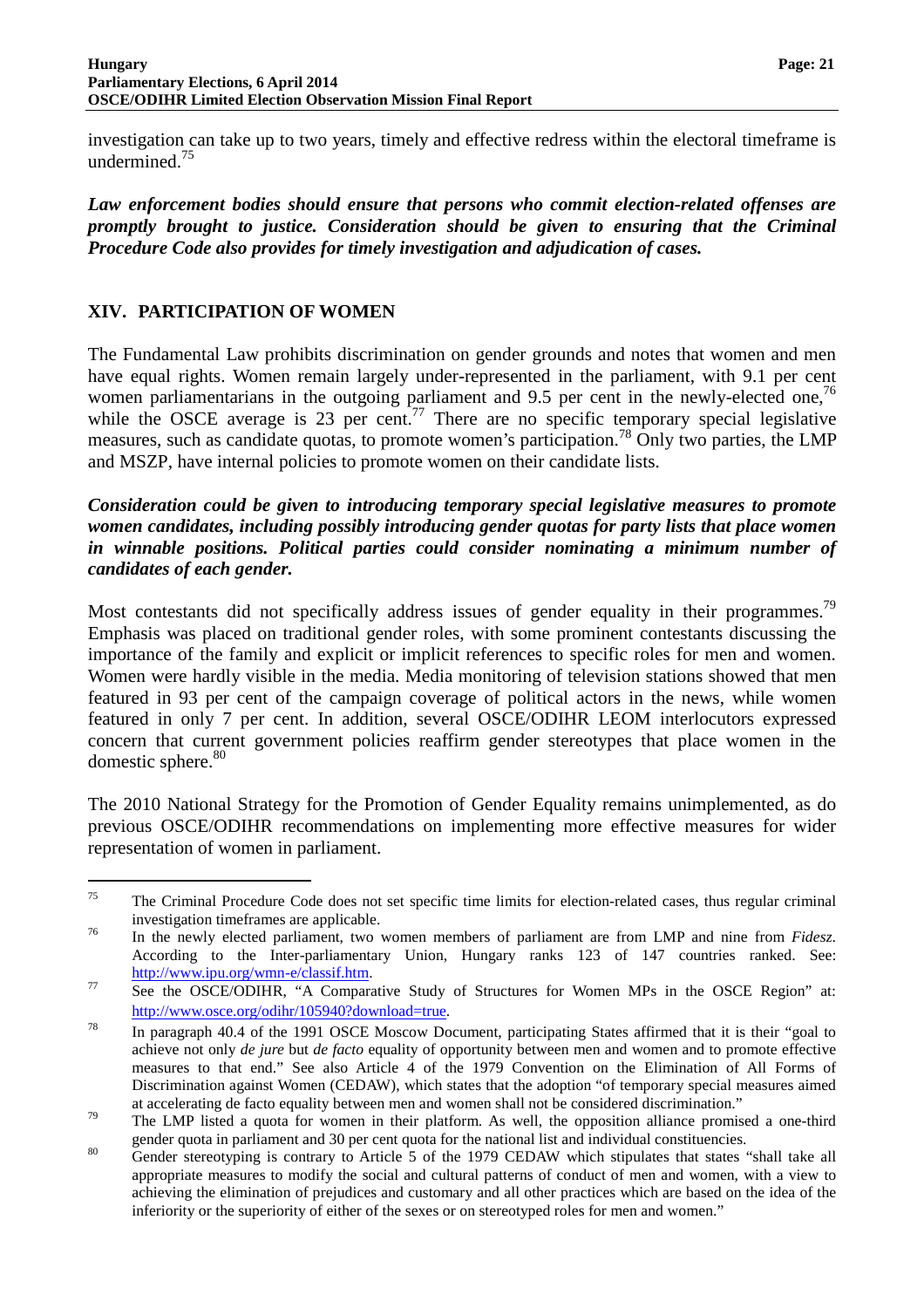*Further measures to enhance women's participation should be considered. This could include implementing existing national strategies to promote gender equality, as well as providing gender equality training for public officials and decision-makers.* 

# **XV. PARTICIPATION OF NATIONAL MINORITIES**

There are 13 recognized national minorities in Hungary. According to the 2011 census data, the largest minority groups are Roma and Germans.<sup>81</sup> Certain sources suggest that the numerical size of the Roma population is underestimated. $82$  Other groups make up less than one per cent of the population.

Measures to ensure national minority representation in parliament have long been debated in Hungary. The Elections Act provides for national minorities to vote for a national minority list. In order to take part, citizens had to register as a national minority voter and thus choose between voting on the national minority list proposed by the national minority self-government or the national list.<sup>84</sup> The vast majority of national minority groups the OSCE/ODIHR LEOM met with expressed dissatisfaction at having to choose between these two lists. Some Roma leaders campaigned against minority registration and created the Hungarian Roma Party to compete in the national list elections. Furthermore, the election of the minority self-governments predates the new Elections Act, thus voters were not aware that these bodies would be given the sole competence to form national minority lists. Given that only one option was available on these ballots, voters' choice was limited and their secrecy of the vote was undermined.<sup>85</sup>

While all 13 national minorities registered lists, none obtained enough votes to win a minority seat. As a result, they will each be represented by a spokesperson in parliament with no right to vote and their competence will be limited to discussing minority issues.

### *Authorities should ensure that special measures for national minority representation allow for competition between national minority candidates and meaningful participation of national minorities in parliamentary decision-making, while ensuring the secrecy of the vote. Genuine consultation with national minorities should be sought in this process.*

Unless minority voters request that they be removed from the voter register, the information on their ethnic affiliation is retained on the register with no indication of how long this data will be kept. Adequate consultation with national minorities was lacking on this aspect of the legislation. Such a system raises concerns regarding the use of this sensitive data by national minority selfgovernments or other public bodies.<sup>86</sup> Several election bodies and other authorities responsible for protecting such data showed a lack of awareness regarding procedures in place. This raises concerns

<sup>&</sup>lt;sup>81</sup> Official figures from the 2011 census state the number of Roma to be 315,583 and Germans as 185,696.

<sup>82</sup> Please see the data provided by the Council of Europe or "Roma and Travelers" at: http://www.coe.int/t/dg3/romatravellers/default\_en.asp.

<sup>&</sup>lt;sup>83</sup> They include Slovaks, Croats, Romanians, Ukrainians, Serbs, Slovenes, Poles, Greeks, Bulgarians, Ruthenians and Armenians.

<sup>&</sup>lt;sup>84</sup> A total of 35,289 were registered as minority voters.

<sup>85</sup> Paragraph 7.3 of the 1990 OSCE Copenhagen Document provides "…that votes are cast by secret ballot or by equivalent free voting procedure." In addition, Joint Opinion of the OSCE/ODIHR and Venice Commission (DL-AD(2012)012) from 15-16 June, 2012 noted that this provision "limits the choice of minority voters in the proportional race on election day, especially when there is only one list competing for the vote of the respective minority." http://www.osce.org/odihr/91534.

<sup>&</sup>lt;sup>86</sup> See Directive 95/46 of the European Parliament and of the Council of 24 October 1995 on the Protection of Individuals with regard to the Processing of Personal Data and on the Free Movement of such Data, available at: http://eur-lex.europa.eu/legal-content/EN/ALL/?uri=CELEX:31995L0046.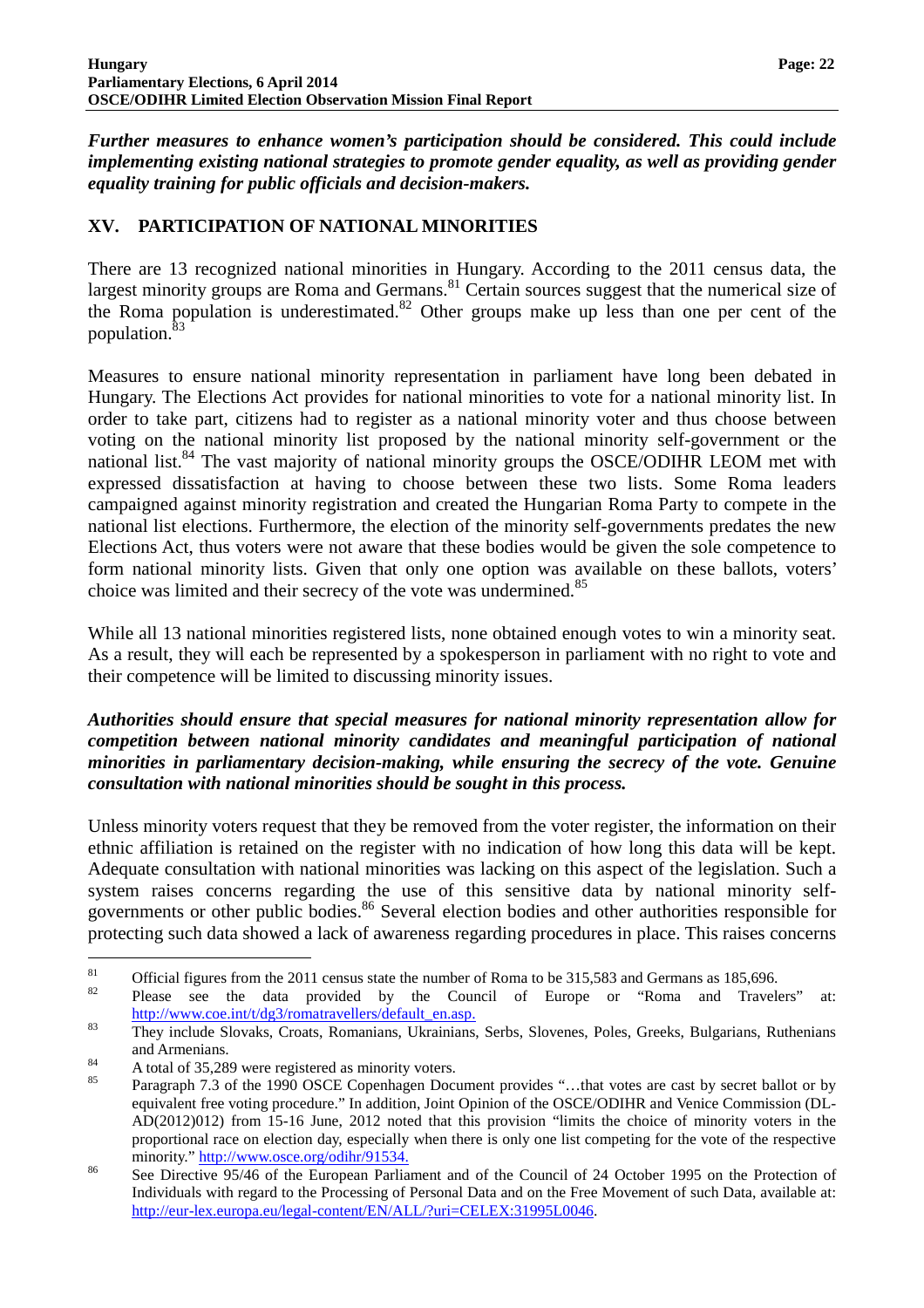about the protection of individuals with regard to the processing of their personal data as set out in international documents.

*Any requirements to implement special measures for national minority representation should be proportionate to the aim pursued and ensure that data protection and voluntary selfidentification standards are fully respected.* 

National minority issues were largely absent from the campaign. In recent years, patterns of anti-Roma violence from extremist organizations and individuals, together with anti-Roma rhetoric, created an atmosphere of fear among the Roma community. Some OSCE/ODIHR LEOM interlocutors noted instances of manipulation of the national minority voter registration process, especially within the Roma community, whose vulnerability in some cases may have been exploited by political actors.

# **XVI. ELECTION DAY PROCEDURES AND ANNOUNCMENT OF RESULTS**

In line with standard OSCE/ODIHR methodology for LEOMs, the mission did not undertake a comprehensive and systematic observation of election day proceedings. However, mission members visited a limited number of polling stations and followed the tabulation of results in some constituencies.

# **A. VOTING**

 $\overline{a}$ 

Election day procedures were generally conducted in an organized and transparent manner. In the limited number of polling stations visited by international observers, PSC members seemed knowledgeable about voting procedures. A number of polling stations dedicated to absentee balloting had significant queues and insufficient space to deal with the large numbers of voters, with a few stations having to handle some 5,000 registered voters.<sup>87</sup> Some polling stations reportedly had lines over two hours in length, although voters seemed to remain patient. In line with the law, all those in queues when polling stations closed were allowed to cast their ballot.

### *Consideration could be given to ensuring that polling stations handling absentee voting also comply with the legal limit of voters per regular polling station.*

While not prohibited by law, in several instances it was observed that voters marked their ballots outside the polling booths, thus compromising the secrecy of their vote. Some polling stations had tables with pens set up outside the booths, effectively encouraging voting outside of polling booths. However, in no case was pressure or intimidation reported or evident. In addition, voters were provided with the option to cast their ballots in an envelope, however it did not provide for greater secrecy.<sup>88</sup> This may also cause administrative difficulties, including the unintentional loss of ballots during counting. In other cases, couples voting together behind the voting screen were noted. In general, the law does not fully ensure respect for the secrecy of the vote, a fundamental principle of democratic elections.<sup>89</sup>

<sup>&</sup>lt;sup>87</sup> The law provides that the number of voters per each regular polling station should not exceed 1,200 voters.

Given that the envelope was optional, during the vote count it could have been possible to identify voters based on who used envelopes.

<sup>&</sup>lt;sup>89</sup> Paragraph 7.4 of the 1990 OSCE Copenhagen Document provides to ensure that "votes are cast by secret ballot or by equivalent free voting procedures." Paragraph 3.3.4a of the Venice Commission's Code of Good Practice in Electoral Matters states that "for the voter, secrecy of voting is not only a right but also a duty, non-compliance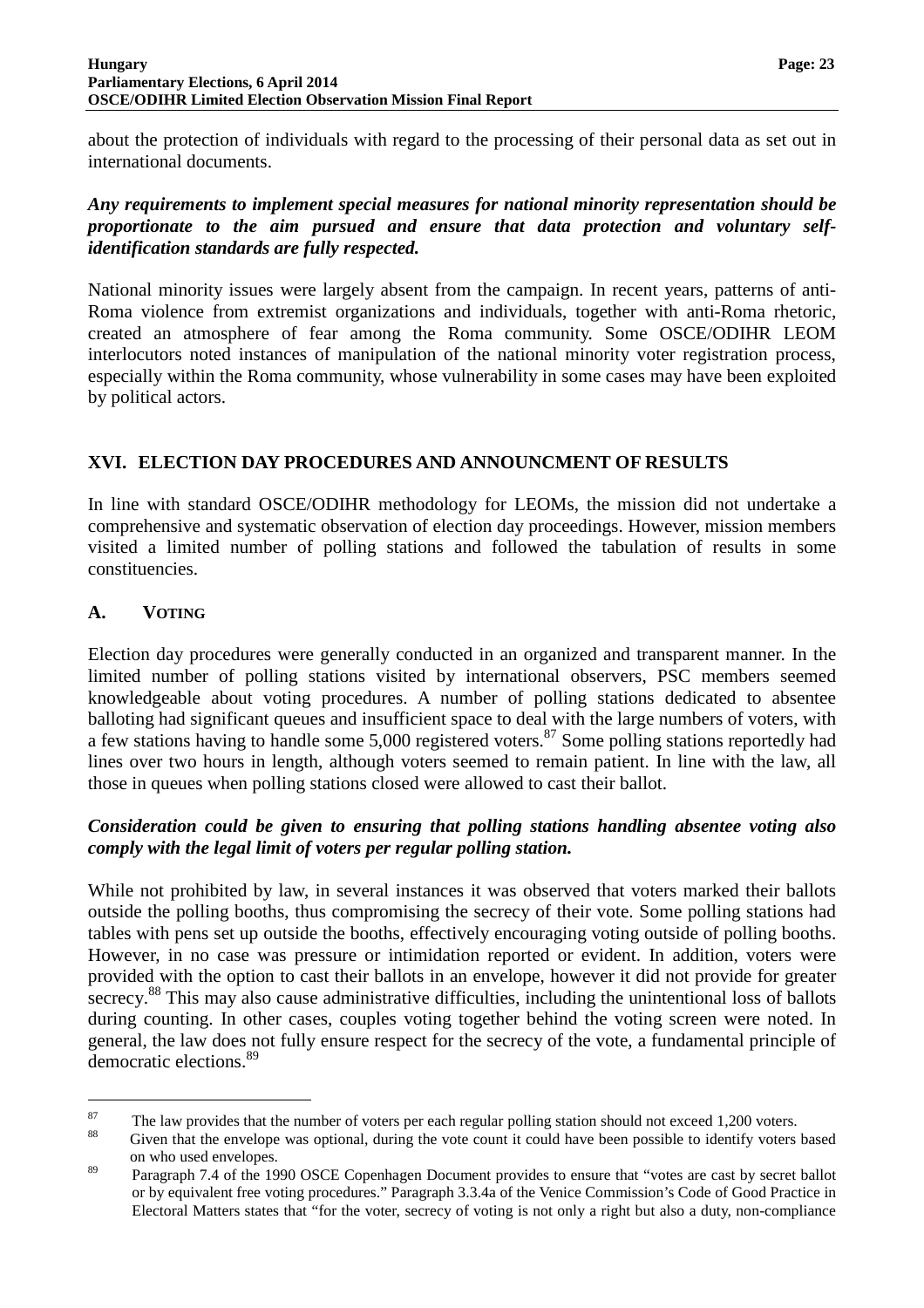*The authorities should consider measures to fully guarantee ballot secrecy. Consideration could be given to eliminating envelopes, so long as ballots are effectively folded for secrecy.* 

### **B. COUNTING, TABULATION AND THE ANNOUNCEMENT OF RESULTS**

The limited number of counting and tabulation processes observed were carried out in an orderly manner with all key procedural elements adhered to. The only valid marks to indicate preference for candidates were '+' or 'x', but this did not result in a significant number of invalid votes for any given candidate. The NEC began posting preliminary results on its website on election night, broken down by polling station. The official voter turnout for the elections was 61.8 per cent.

Counting continued several days after the elections for absentee and out-of-country ballots. While the number of invalid ballots in the elections was below one per cent, nearly 20 per cent of postal ballot packages were rejected due to identification requirements not being met. As the stamps utilized in polling stations were not standardized across the country, there was concern over the legitimacy of some absentee ballots during the count.

# *Consideration should be given to ensuring that ink and stamps on ballots are standardized to ensure clarity regarding their validity.*

Official results were announced on 23 April. The ruling *Fidesz*-KDNP gained roughly the same percentage of seats in parliament and thus retained its constitutional majority. Notably, this result was achieved with 45 per cent of the national list vote, as opposed to 53 per cent in 2010. Some portion of this can be attributed to changes in the electoral system. The results also showed that 70 per cent of constituency candidates received less votes than required on their signature sheets.

# **XVII. RECOMMENDATIONS**

These recommendations, as contained throughout the text, are offered with a view to enhance the conduct of elections in Hungary and to support efforts to bring them fully in line with OSCE commitments and other international standards for democratic elections. These recommendations should be read in conjunction with past OSCE/ODIHR recommendations that remain to be addressed. The OSCE/ODIHR stands ready to assist the authorities of Hungary to further improve the electoral process and to address the recommendations contained in this and previous reports.<sup>90</sup>

### **A. PRIORITY RECOMMENDATIONS**

- 1. The authorities should develop and implement safeguards to ensure a clear separation between the State and party, so as to prevent candidates from unduly using the advantage of their office for electoral purposes.
- 2. Public media, including at the local level, should be subject to strict rules prohibiting government interference. Internal pluralism should be guaranteed and supervision could be provided by an independent body representing all relevant stakeholders.

with which must be punished by disqualification of any ballot paper whose content is disclosed."

<sup>&</sup>lt;sup>90</sup> In paragraph 24 of the 1999 OSCE Istanbul Document, OSCE participating States committed themselves "to follow up promptly the ODIHR's election assessment and recommendations."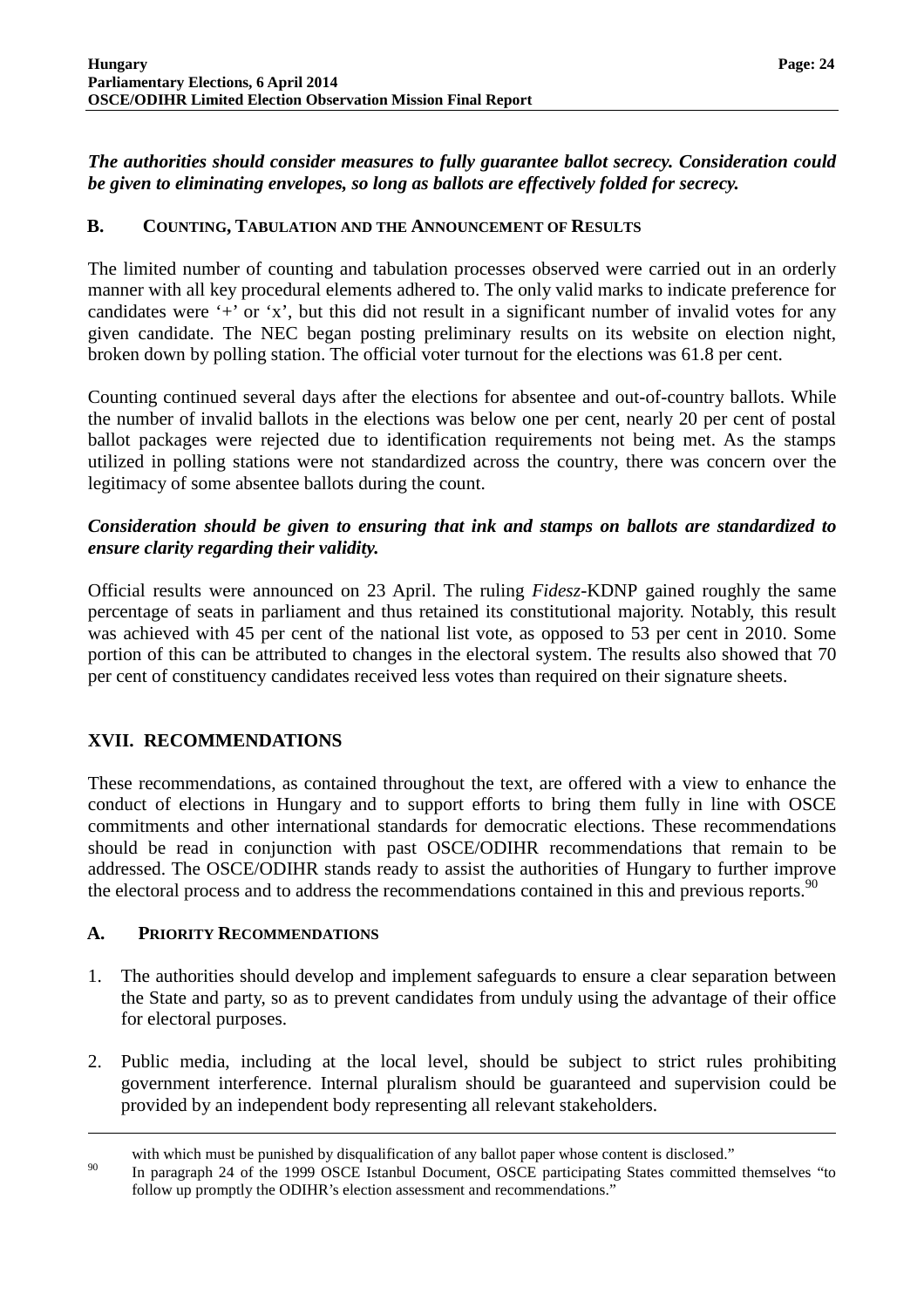- 3. In order to ensure effective legal redress, election commissions and courts should refrain from handling complaints formalistically and should give thorough and impartial consideration to these cases. Decisions should be made in a consistent manner and within their jurisdiction. In addition, consideration should be given to removing the requirement for legal representation in each case.
- 4. The appointment mechanism for election commissions at all levels should enjoy broad political consensus, and the law could be amended to ensure this with the aim of enhancing impartiality and public confidence in the work of the election administration and in an inclusive process.
- 5. The provision for "balanced coverage" should be overseen by a genuinely independent implementing body. It should act upon complaints or *ex officio* upon monitored violations in a timely manner. Remedies imposed by the body should not prevent the media from carrying out their activities or encourage self-censorship among journalists.
- 6. In light of the obligation to equal suffrage, legislation and procedures should provide the same methods for citizens abroad, be they residents or non-residents, to register and to cast their ballots.
- 7. The regulatory framework for campaign finance should be reviewed to take account of the gaps and ambiguities identified in this report, as well as by the Council of Europe's Group of States against Corruption (GRECO). In particular, they could consider the possibility of introducing limits for private donations, establish dedicated bank accounts for electoral contestants, and ensure that requirements apply to all candidates and parties. Consideration could be given to consolidating all campaign finance legislation in a single law.
- 8. Legislation should foresee periodic review of constituency boundaries by an independent commission to account for population changes. When constituency boundaries are redefined, it should be done in a transparent, impartial and inclusive manner. Concrete constituency boundaries should not be enshrined in cardinal laws that require a two-thirds majority to amend and consideration should be given to introducing a formula that would allow flexibility in adjusting boundaries.
- 9. Consideration could be given to introducing temporary special legislative measures to promote women candidates, including possibly introducing gender quotas for party lists that place women in winnable positions. Political parties could consider nominating a minimum number of candidates of each gender.
- 10. Authorities should ensure that special measures for national minority representation allow for competition between national minority candidates and meaningful participation of national minorities in parliamentary decision-making, while ensuring the secrecy of the vote. Genuine consultation with national minorities should be sought in this process.

# **B. OTHER RECOMMENDATIONS**

# **Legal Framework**

11. The legal framework should be reviewed to address past and present OSCE/ODIHR recommendations and bring it closer in line with OSCE commitments and other international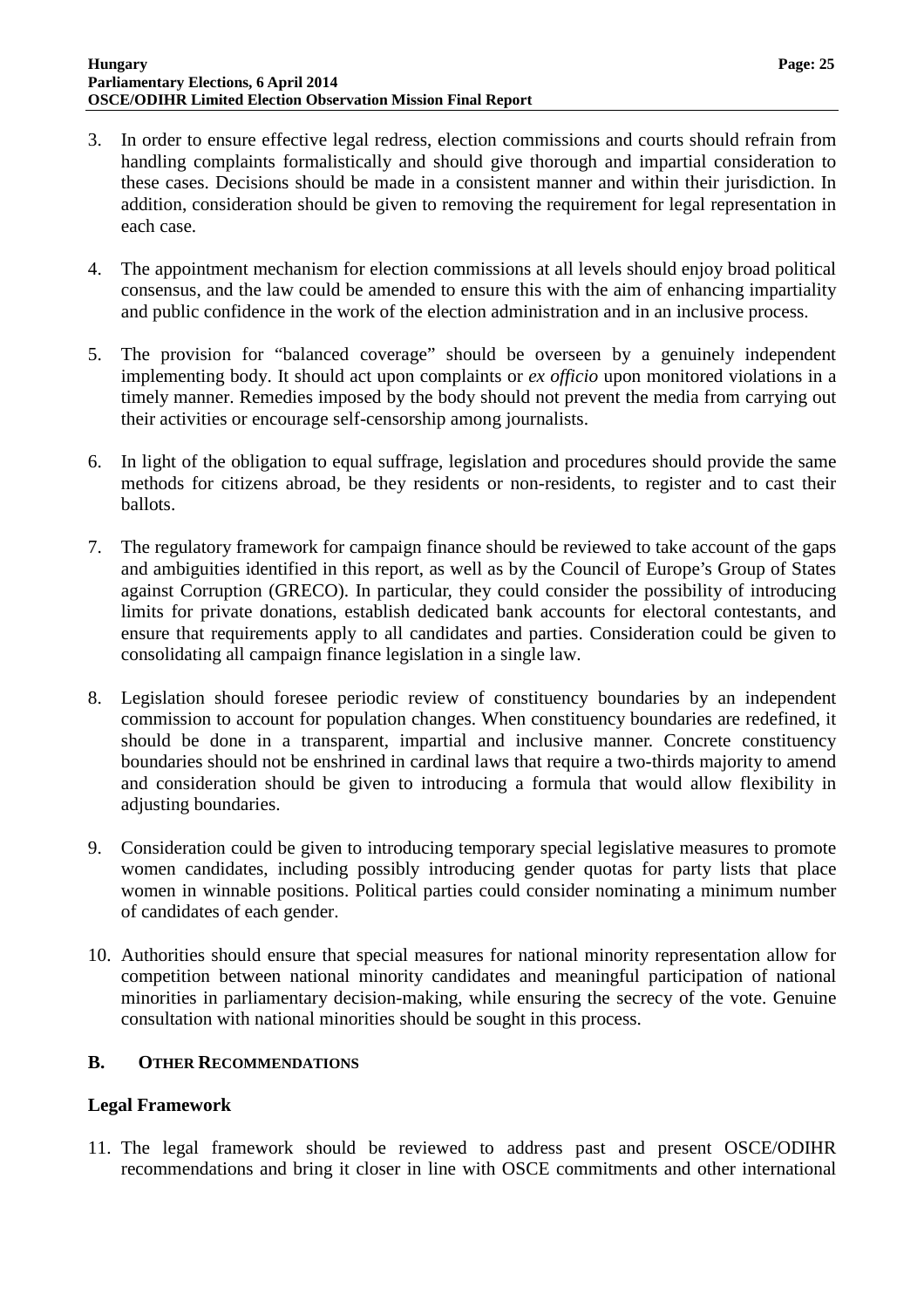obligations for democratic elections. Legislative reforms should be undertaken well in advance of elections, through open and inclusive consultations between all election stakeholders.

- 12. Restrictions on voting rights for prisoners and ex-prisoners should be reviewed to ensure that any limitation is proportionate to the crime committed and clearly outlined in the law. Similarly, the courts' current practice of depriving nearly all people convicted of a crime of their suffrage rights for a period longer than their prison sentence should be reviewed.
- 13. In line with international obligations, restrictions on the suffrage rights of persons with mental disabilities should be removed or be decided on a case by case basis, depending on specific circumstances.

### **Election Administration**

- 14. As a permanent body responsible for the overall conduct of elections, the NEC should anticipate and address potentially unclear provisions in the law as early as possible in the electoral process.
- 15. The election administration could consider conducting a broader voter education campaign, through diverse channels, especially when new elements of the electoral process are introduced. Specific efforts could be made to reach out to national minority voters.

### **Voter Registration**

16. Legislation should be amended to ensure that data required to amend voter registration details are secure, unlike those that are collected on candidate signature sheets.

# **Candidate Registration**

- 17. Consideration should be given to introducing a mechanism for investigating complaints concerning entries in candidate signature sheets. Such a mechanism should be established inclusively, sufficiently in advance of elections and be communicated in due time to all stakeholders.
- 18. The process of issuing fines for the late return or loss of candidate signature sheets should be reviewed, given that the return of such sheets does not necessarily protect the data contained in them.

### **Election Campaign**

19. The authorities should issue clear and comprehensive guidelines on the use of public and private space for campaign purposes to ensure equal opportunity and sufficient access for all electoral contestants.

# **Campaign Finance**

20. Consideration could be given to introducing interim reporting as well as shorter reporting deadlines, in line with international good practice.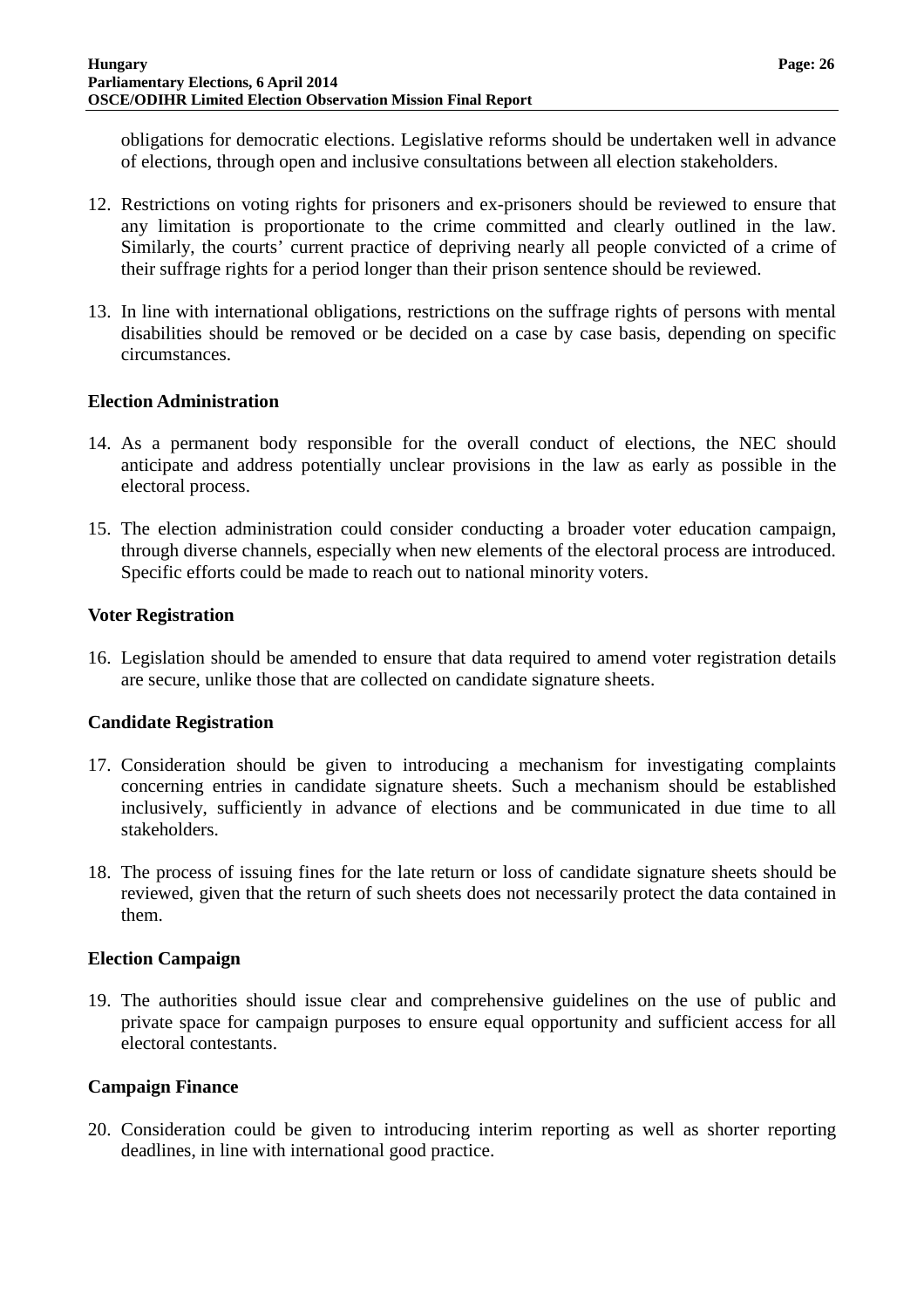- 21. The legal framework should be amended to have clear oversight and monitoring powers assigned to the State Audit Office. Timely oversight mechanisms for campaign finance violations during the campaign could also be provided.
- 22. Any campaigning by third-parties in the electoral process could be subject to campaign finance legislation.

### **Media**

- 23. State advertisement contracts should be procured transparently and be subject to audit by an independent body. Consideration could be given to allocating state advertising only to outlets that require full transparency of media ownership and compliance with an internal code of conduct and self-regulation.
- 24. Article 13 of the Freedom of the Press and the Fundamental Rules of Media Content Act should be amended in order to provide for a precise definition of what constitutes "balanced coverage" in broadcast news.
- 25. Criminal defamation provisions should be repealed in favour of civil sanctions designed to restore the reputation harmed. Sanctions should be strictly proportionate to the actual harm caused and the law should prioritize the use of non-pecuniary remedies.
- 26. In the current media environment, in order to foster equal opportunities for contestants, consideration could be given to amending the law to provide for both free and paid political advertising in broadcast media.
- 27. Provisions in the legal framework that can be used to provide for the broadcasting of government advertisements during an election campaign should be amended in order to prevent the governing party having an undue campaign advantage.

# **Election Observation**

28. The election law should be amended to allow observation by citizen non-party observers of all stages of the electoral process, in accordance with OSCE commitments.

### **Complaints and Appeals**

- 29. The resolution of electoral disputes should be transparent in all jurisdictions, with the parties concerned able to attend public hearings.
- 30. To enhance legal stability, the Supreme Court should oversee the interpretation of legislation and apply decisions consistently. In addition, the law should provide for enforcement mechanisms for Supreme Court decisions to ensure they are fully implemented.
- 31. Law enforcement bodies should ensure that persons who commit election-related offenses are promptly brought to justice. Consideration should be given to ensuring that the Criminal Procedure Code also provides for timely investigation and adjudication of cases.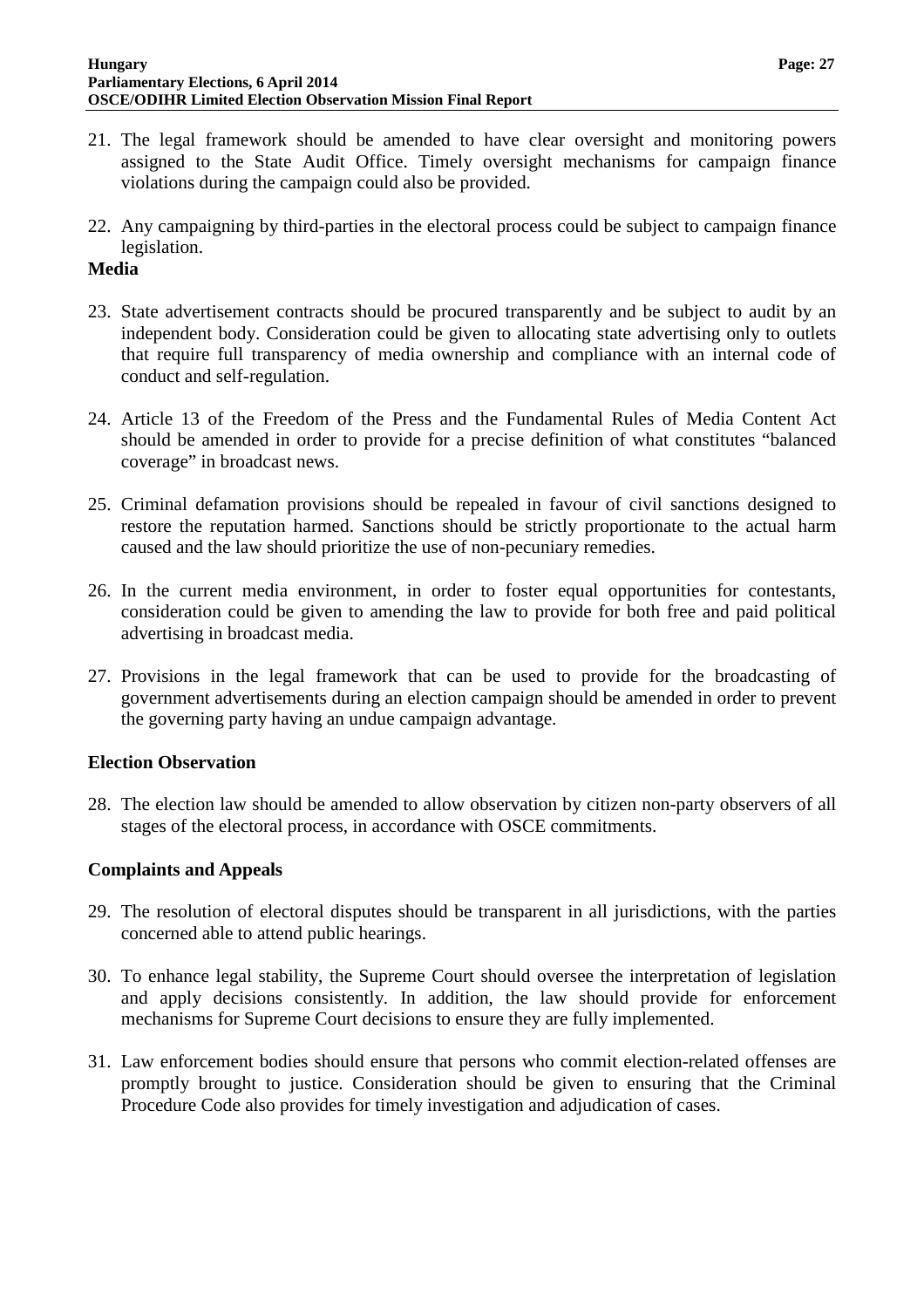### **Participation of Women**

32. Further measures to enhance women's participation should be considered. This could include implementing existing national strategies to promote gender equality, as well as providing gender equality training for public officials and decision-makers.

### **Participation of National Minorities**

33. Any requirements to implement special measures for national minority representation should be proportionate to the aim pursued and ensure that data protection and voluntary selfidentification standards are fully respected.

### **Election Day**

- 34. Consideration could be given to ensuring that polling stations handling absentee voting also comply with the legal limit of voters per regular polling station.
- 35. The authorities should consider measures to fully guarantee ballot secrecy. Consideration could be given to eliminating envelopes, so long as ballots are effectively folded for secrecy.
- 36. Consideration should be given to ensuring that ink and stamps on ballots are standardized to ensure clarity regarding their validity.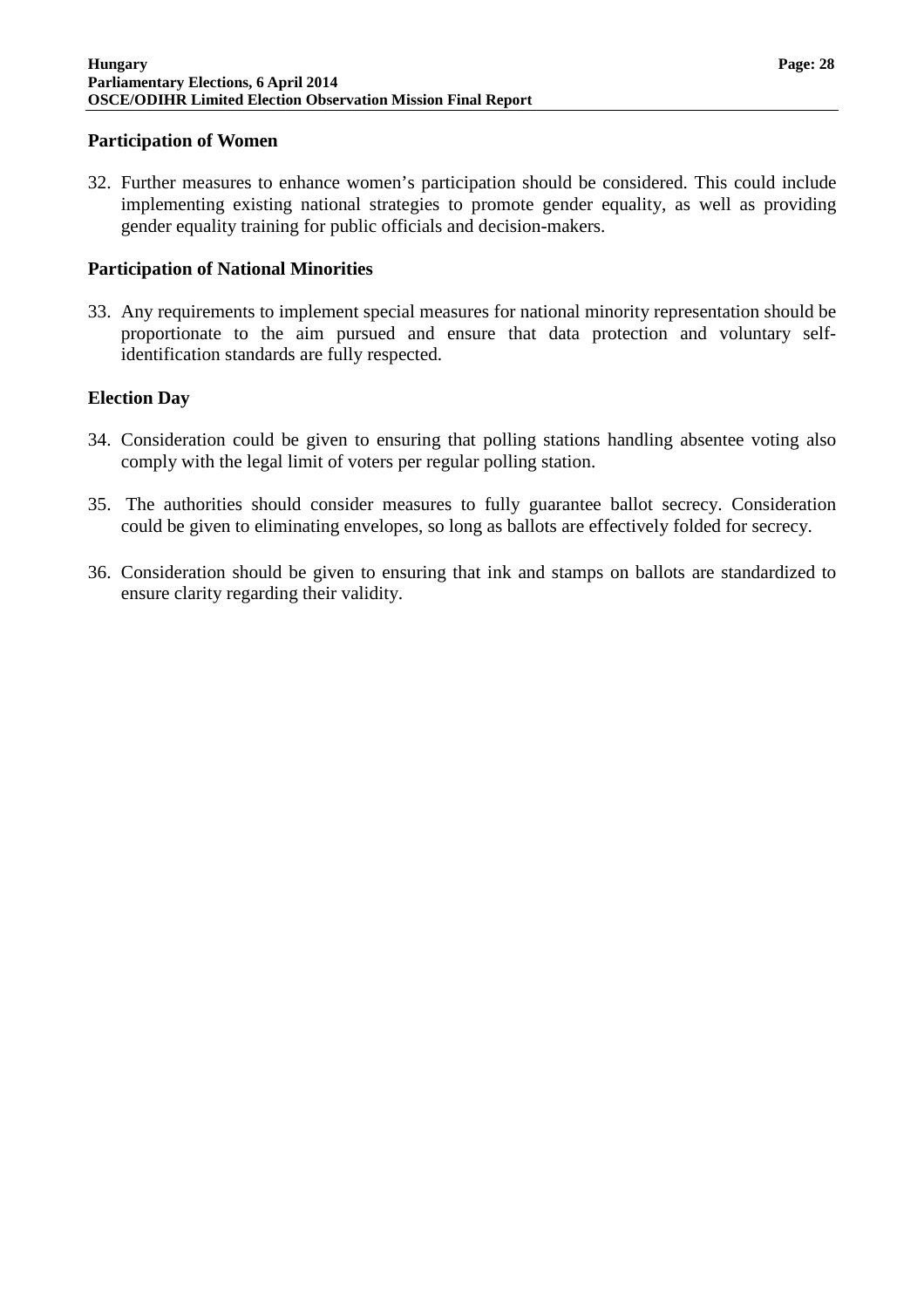# **ANNEX 1: OFFICIAL ELECTION RESULTS**

|                                                                                                                                                                                                                                                                                                 | <b>National List Results</b> |            | Constituency | <b>Total</b>                          |                                 |            | <b>Minority List Results *</b> |                 |                                      |              |
|-------------------------------------------------------------------------------------------------------------------------------------------------------------------------------------------------------------------------------------------------------------------------------------------------|------------------------------|------------|--------------|---------------------------------------|---------------------------------|------------|--------------------------------|-----------------|--------------------------------------|--------------|
| <b>Parties</b><br><b>FIDESZ-KDNP</b><br><b>JOBBIK</b><br><b>LMP</b><br><b>Worker's Party</b><br>Hungary is not for Sale<br><b>SMS</b><br><b>Green Party</b><br><b>Social Democrats</b><br>Together 2014<br><b>SEM</b><br>KTI<br><b>JESZ</b><br><b>MCP</b><br><b>FKgP</b><br>Unity<br>ÚDP<br>ÚMP | <b>Votes</b>                 | % of Votes | <b>Seats</b> | <b>Seats Won</b>                      | <b>Seats</b>                    | % of Seats |                                | <b>Minority</b> | Registered                           | <b>Votes</b> |
|                                                                                                                                                                                                                                                                                                 | 2,264,780                    | 45.04%     | 37           | 96                                    | 133                             | 66.83%     |                                | Germans         | 15,209                               | 11,415       |
| MSZP-EGYÜTT-DK-PM-MLP                                                                                                                                                                                                                                                                           | 1,290,806                    | 25.67%     | 28           | 10                                    | 38                              | 19.10%     |                                | Roma            | 14,271                               | 4,048        |
|                                                                                                                                                                                                                                                                                                 | 1,020,476                    | 20.30%     | 23           | $\mathbf{0}$                          | 23                              | 11.56%     |                                | Croatian        | 1,623                                | 1,212        |
|                                                                                                                                                                                                                                                                                                 | 269,414                      | 5.36%      | 5.           | $\overline{0}$                        | 5                               | 2.51%      |                                | Slovak          | 1,317                                | 995          |
|                                                                                                                                                                                                                                                                                                 | 28,323                       | 0.56%      |              |                                       |                                 |            |                                | Ruthenian       | 611                                  | 463          |
|                                                                                                                                                                                                                                                                                                 | 23,507                       | 0.47%      |              |                                       |                                 |            |                                | Romanian        | 647                                  | 362          |
|                                                                                                                                                                                                                                                                                                 | 22,219                       | 0.44%      |              |                                       |                                 |            |                                | <b>Ukranian</b> | 502                                  | 293          |
|                                                                                                                                                                                                                                                                                                 | 18,557                       | 0.37%      |              |                                       | Total number of eligible voters | 8,241,488  |                                | Serbian         | 349                                  | 236          |
|                                                                                                                                                                                                                                                                                                 | 15,073                       | 0.30%      |              | <b>Regular Polling Station Voters</b> |                                 | 4,846,687  |                                | Slovenian       | 199                                  | 134          |
|                                                                                                                                                                                                                                                                                                 | 14,085                       | 0.28%      |              | Absentee & Embassy Voters             |                                 | 121,241    |                                | Armenian        | 184                                  | 110          |
|                                                                                                                                                                                                                                                                                                 | 12,563                       | 0.25%      |              | <b>By Mail Voters</b>                 |                                 | 128,596    |                                | Greek           | 140                                  | 102          |
|                                                                                                                                                                                                                                                                                                 | 10,969                       | 0.22%      |              | Total Turnout                         |                                 | 5,096,524  | 61.84%                         | Polish          | 133                                  | 99           |
|                                                                                                                                                                                                                                                                                                 | 9,925                        | 0.20%      |              |                                       |                                 |            |                                | Bulgarian       | 104                                  | 74           |
|                                                                                                                                                                                                                                                                                                 | 8,810                        | 0.18%      |              | <b>Invalid Ballots</b>                |                                 | 46,173     | 0.91%                          | <b>Total</b>    | 35,289                               | 19,543       |
|                                                                                                                                                                                                                                                                                                 | 8,083                        | 0.16%      |              | Rejected By Mail Packages             |                                 | 30,058     | 18.94%                         |                 |                                      |              |
|                                                                                                                                                                                                                                                                                                 | 6,552                        | 0.13%      |              |                                       |                                 |            |                                |                 | * Needed 22,022 votes to attain seat |              |
|                                                                                                                                                                                                                                                                                                 | 2,100                        | 0.04%      |              |                                       |                                 |            |                                |                 |                                      |              |
|                                                                                                                                                                                                                                                                                                 | 1,578                        | 0.03%      |              |                                       |                                 |            |                                |                 |                                      |              |
| <b>Total</b>                                                                                                                                                                                                                                                                                    | 5,027,820                    | 100.00%    |              |                                       |                                 |            |                                |                 |                                      |              |

| 701            |                                       |           |        | UNIQIIIQII       | اع∪د   | 233    |
|----------------|---------------------------------------|-----------|--------|------------------|--------|--------|
| %              | Total number of eligible voters       | 8,241,488 |        | Serbian          | 349    | 236    |
| %              | <b>Regular Polling Station Voters</b> | 4,846,687 |        | Slovenian        | 199    | 134    |
| %              | Absentee & Embassy Voters             | 121,241   |        | Armenian         | 184    | 110    |
| $% \mathbf{C}$ | <b>By Mail Voters</b>                 | 128,596   |        | Greek            | 140    | 102    |
| %              | <b>Total Turnout</b>                  | 5,096,524 | 61.84% | Polish           | 133    | 99     |
| $\frac{1}{2}$  |                                       |           |        | <b>Bulgarian</b> | 104    | 74     |
| %              | Invalid Ballots                       | 46.173    | 0.91%  | <b>Total</b>     | 35,289 | 19,543 |
| %              | <b>Rejected By Mail Packages</b>      | 30,058    | 18.94% |                  |        |        |

| ults            |                | Constituency              | <b>Total</b>                           |            |        |                  | <b>Minority List Results *</b>       |              |
|-----------------|----------------|---------------------------|----------------------------------------|------------|--------|------------------|--------------------------------------|--------------|
|                 | <b>Seats</b>   | <b>Seats Won</b>          | <b>Seats</b>                           | % of Seats |        | <b>Minority</b>  | Registered                           | <b>Votes</b> |
| $% \frac{1}{2}$ | 37             | 96                        | 133                                    | 66.83%     |        | Germans          | 15,209                               | 11,415       |
| ℅               | 28             | 10                        | 38                                     | 19.10%     |        | Roma             | 14,271                               | 4,048        |
| %               | 23             | $\mathbf{0}$              | 23                                     | 11.56%     |        | Croatian         | 1,623                                | 1,212        |
| %               | 5 <sup>5</sup> | $\mathbf{0}$              | 5                                      | 2.51%      |        | <b>Slovak</b>    | 1,317                                | 995          |
| %               |                |                           |                                        |            |        | Ruthenian        | 611                                  | 463          |
|                 |                |                           |                                        |            |        | Romanian         | 647                                  | 362          |
|                 |                |                           |                                        |            |        | Ukranian         | 502                                  | 293          |
|                 |                |                           | <b>Total number of eligible voters</b> | 8,241,488  |        | Serbian          | 349l                                 | 236          |
|                 |                |                           | <b>Regular Polling Station Voters</b>  | 4,846,687  |        | Slovenian        | 199                                  | 134          |
|                 |                | Absentee & Embassy Voters |                                        | 121,241    |        | Armenian         | 184                                  | 110          |
|                 |                | By Mail Voters            |                                        | 128,596    |        | Greek            | 140                                  | 102          |
|                 |                | <b>Total Turnout</b>      |                                        | 5,096,524  | 61.84% | Polish           | 133                                  | 99           |
|                 |                |                           |                                        |            |        | <b>Bulgarian</b> | 104                                  | 74           |
|                 |                | <b>Invalid Ballots</b>    |                                        | 46,173     | 0.91%  | <b>Total</b>     | 35,289                               | 19,543       |
|                 |                | Rejected By Mail Packages |                                        | 30,058     | 18.94% |                  |                                      |              |
|                 |                |                           |                                        |            |        |                  | * Needed 22,022 votes to attain seat |              |
|                 |                |                           |                                        |            |        |                  |                                      |              |

Source: http://valasztas.hu/hu/ogyv2014/861/861\_0\_index.html